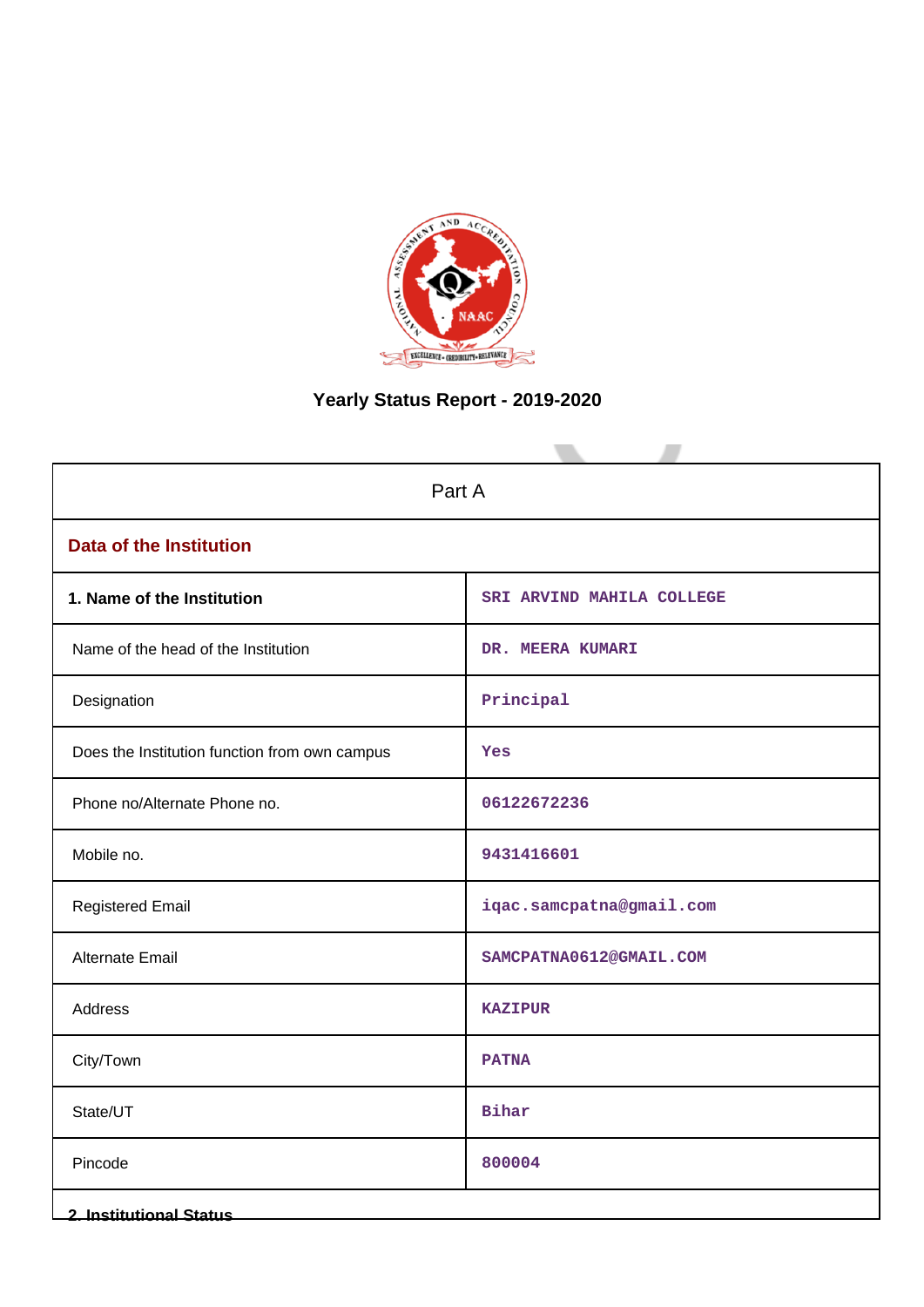| Affiliated / Constituent                                                 | Constituent                                    |
|--------------------------------------------------------------------------|------------------------------------------------|
| Type of Institution                                                      | Women                                          |
| Location                                                                 | Urban                                          |
| <b>Financial Status</b>                                                  | state                                          |
| Name of the IQAC co-ordinator/Director                                   | DR. SNIGDHA PROSAD                             |
| Phone no/Alternate Phone no.                                             | 06123266993                                    |
| Mobile no.                                                               | 9470018644                                     |
| <b>Registered Email</b>                                                  | SNIGDHA.PROSAD@GMAIL.COM                       |
| <b>Alternate Email</b>                                                   | IQAC. SAMCPATNA@GMAIL. COM                     |
| 3. Website Address                                                       |                                                |
| Web-link of the AQAR: (Previous Academic Year)                           | http://samcpatna.ac.in/                        |
| 4. Whether Academic Calendar prepared during<br>the year                 | Yes                                            |
| if yes, whether it is uploaded in the institutional website:<br>Weblink: | https://samcpatna.ac.in/academic-<br>calendar/ |
| <b>5. Accrediation Details</b>                                           |                                                |

| Cycle | Grade | <b>CGPA</b> | Year of      | Validity          |                   |
|-------|-------|-------------|--------------|-------------------|-------------------|
|       |       |             | Accrediation | Period From       | Period To         |
|       | $B+$  | 2.51        | 2017         | $23 - Jan - 2017$ | $22 - Jan - 2022$ |

## **6. Date of Establishment of IQAC** 17-Mar-2016

# **7. Internal Quality Assurance System**

|                                                    | Quality initiatives by IQAC during the year for promoting quality culture |                                       |
|----------------------------------------------------|---------------------------------------------------------------------------|---------------------------------------|
| Item / Title of the quality initiative by<br>IQAC. | Date & Duration                                                           | Number of participants/ beneficiaries |
| Talk on S T Coleridge as<br>a Romantic Poet        | $25 - Ju1 - 2019$                                                         | 50                                    |
| Poetry Recitation contest<br>organised by Dept. of | $28 - Aug - 2019$                                                         | 15                                    |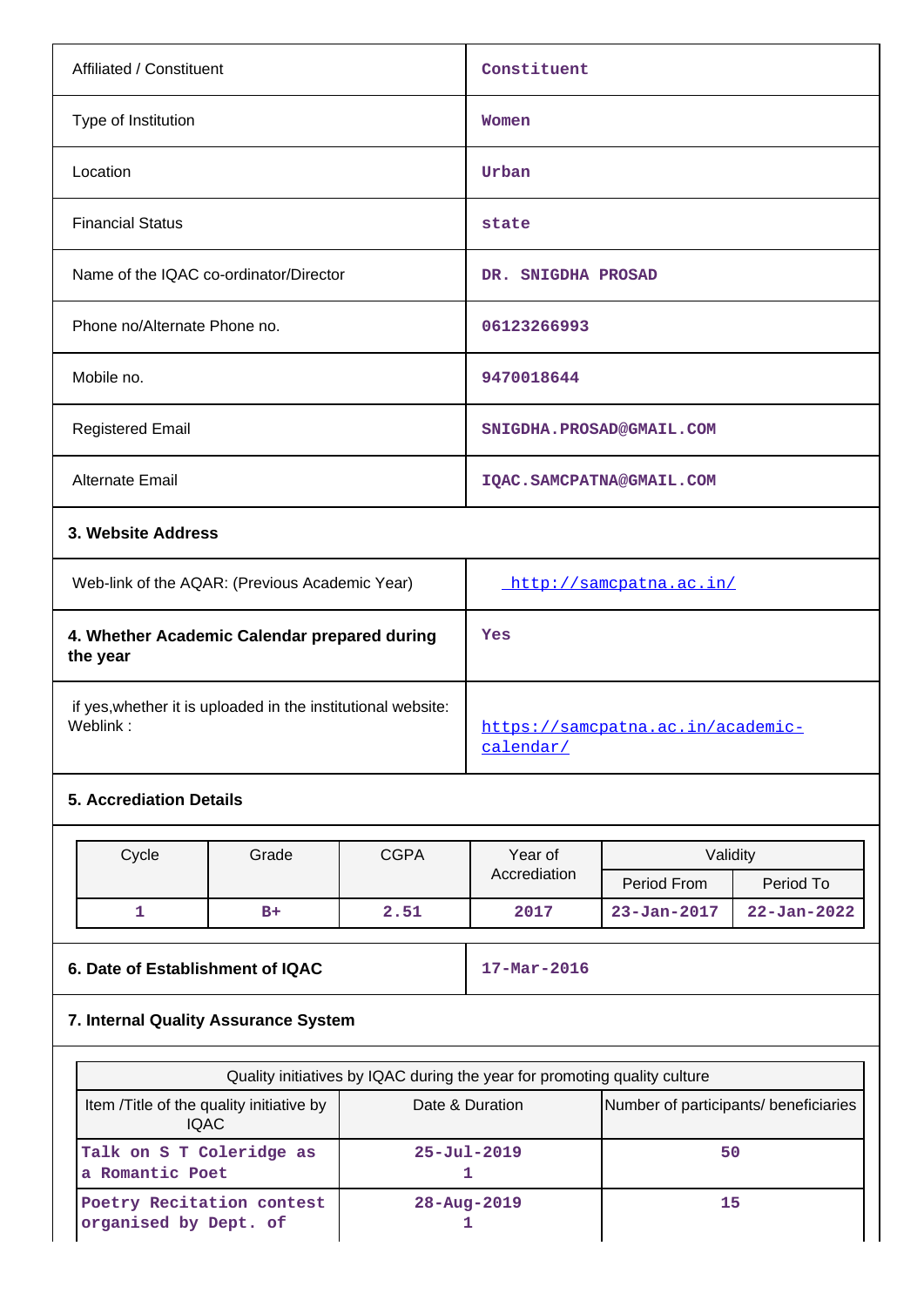| English                                                                                                                                                                                                                                                |        |                                   |                        |  |                                |        |
|--------------------------------------------------------------------------------------------------------------------------------------------------------------------------------------------------------------------------------------------------------|--------|-----------------------------------|------------------------|--|--------------------------------|--------|
| Webinar on Productivity<br>during lockdown by Dept.<br>of English                                                                                                                                                                                      |        | $15 - Jun - 2020$<br>1            |                        |  |                                | 50     |
| Adopted new normals for<br>Dissemination of<br>Knowledge by organising<br>Virtual Seminars,<br>Symposia, Talks<br>(Webinars) during<br>lockdown due to COVID<br>Pandemic. Webinar on<br>Topic Revival of Art<br>during lockdown by Dept.<br>of English |        |                                   | $18 - Jun - 2020$<br>1 |  |                                | 60     |
| Online Meeting with<br>defense Minister of India<br>Rajnath Singh Ji<br>regarding Career in Girls<br>in Arms Forces                                                                                                                                    |        |                                   | $19 - Jun - 2020$<br>1 |  |                                | 3      |
| Online Speech on COVID<br><b>Awareness</b>                                                                                                                                                                                                             |        | $10 - Jun - 2020$<br>1            |                        |  |                                | 50     |
| Online Yoga Session                                                                                                                                                                                                                                    |        |                                   | $21 - Jun - 2020$<br>1 |  |                                | 50     |
|                                                                                                                                                                                                                                                        |        |                                   | No Files Uploaded !!!  |  |                                |        |
| 8. Provide the list of funds by Central/ State Government- UGC/CSIR/DST/DBT/ICMR/TEQIP/World<br><b>Bank/CPE of UGC etc.</b>                                                                                                                            |        |                                   |                        |  |                                |        |
| Institution/Departmen<br>t/Faculty                                                                                                                                                                                                                     | Scheme |                                   | <b>Funding Agency</b>  |  | Year of award with<br>duration | Amount |
|                                                                                                                                                                                                                                                        |        | No Data Entered/Not Applicable!!! |                        |  |                                |        |
|                                                                                                                                                                                                                                                        |        |                                   | No Files Uploaded !!!  |  |                                |        |
| 9. Whether composition of IQAC as per latest<br><b>NAAC</b> guidelines:                                                                                                                                                                                |        |                                   | Yes                    |  |                                |        |
| Upload latest notification of formation of IQAC                                                                                                                                                                                                        |        |                                   | View File              |  |                                |        |
| 10. Number of IQAC meetings held during the<br>year :                                                                                                                                                                                                  |        |                                   | 3                      |  |                                |        |
| The minutes of IQAC meeting and compliances to the<br>decisions have been uploaded on the institutional<br>website                                                                                                                                     |        |                                   | Yes                    |  |                                |        |
| Upload the minutes of meeting and action taken report                                                                                                                                                                                                  |        |                                   | View File              |  |                                |        |

| 11. Whether IQAC received funding from any of |  |
|-----------------------------------------------|--|
| the funding agency to support its activities  |  |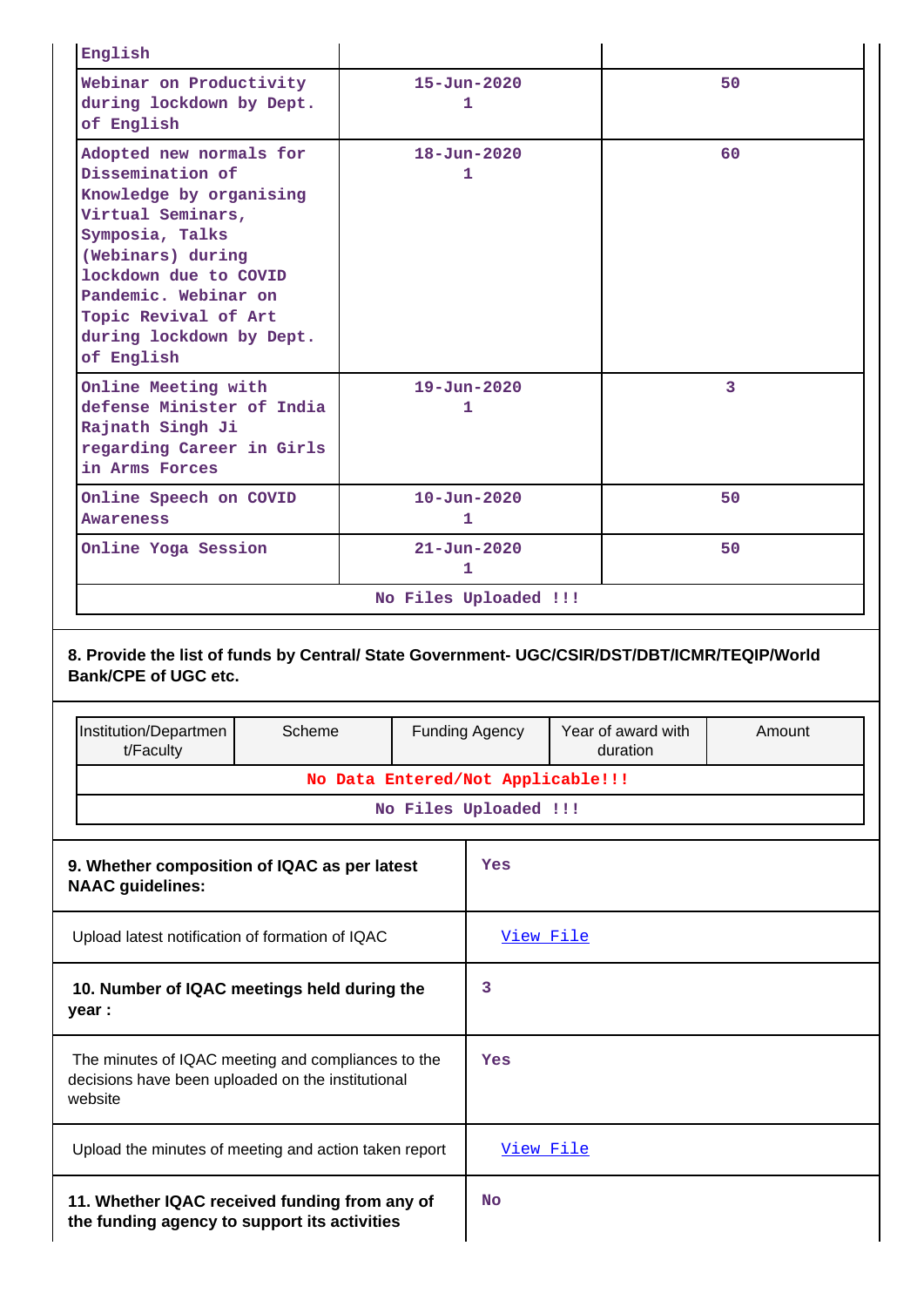**12. Significant contributions made by IQAC during the current year(maximum five bullets)**

**1. Adopted new normals for Dissemination of Knowledge by organising Virtual Seminars, Symposia, Talks (Webinars) during lockdown due to COVID Pandemic. Webinar on Topic Revival of Art during lockdown by Dept. of English 2. Webinar on Productivity during lockdown by Dept. of English 3. Poetry Recitation contest organised by Dept. of English 4. Talk on S T Coleridge as a Romantic Poet 5. Online Yoga Session**

#### **No Files Uploaded !!!**

**13. Plan of action chalked out by the IQAC in the beginning of the academic year towards Quality Enhancement and outcome achieved by the end of the academic year**

| Plan of Action                                                                                                       | Achivements/Outcomes                                                                                                                                                                                                                                                                                                                                                                                                                                                                                                 |
|----------------------------------------------------------------------------------------------------------------------|----------------------------------------------------------------------------------------------------------------------------------------------------------------------------------------------------------------------------------------------------------------------------------------------------------------------------------------------------------------------------------------------------------------------------------------------------------------------------------------------------------------------|
| To organise virtual talks with reputed<br>personalities regarding enhancing women<br>power                           | Online Meeting with defense Minister of<br>India Rajnath Singh Ji regarding Career<br>in Girls in Arms Forces                                                                                                                                                                                                                                                                                                                                                                                                        |
| To adopted new normals for<br>dissemination of knowledge during<br>lockdown period due to COVID Pandemic             | Several online meetings webinar &<br>Classes were organised in Virtual Mode,<br>e-contents developed by the faculty<br>members uploaded regularly on college<br>website.                                                                                                                                                                                                                                                                                                                                             |
| To enhance the quality of Curricular<br>Aspects and focus on learning and<br>development                             | The IQAC aims to ensure an adaptable<br>environment for complete learning and<br>progressive development for the<br>students of the College. The IQAC<br>provided the map for the curriculum<br>delivery, timeliness and evaluation of<br>the students. Faculty members have<br>clear direction and fixed time frame<br>for the completion of the course and<br>attainment of the course outcomes as<br>well as incorporating ideas of<br>innovation in the Subject which can be<br>helpful in future employability. |
| Efforts to reach various funding<br>agencies for research projects by the<br>faculty members                         | Faculty members encouraged to apply for<br>minor/major research projects from UGC<br>under CPE/BSR/DBT schemes and to<br>publish quality research articles.                                                                                                                                                                                                                                                                                                                                                          |
|                                                                                                                      | No Files Uploaded !!!                                                                                                                                                                                                                                                                                                                                                                                                                                                                                                |
| 14. Whether AQAR was placed before statutory<br>body?                                                                | No                                                                                                                                                                                                                                                                                                                                                                                                                                                                                                                   |
| 15. Whether NAAC/or any other accredited<br>body(s) visited IQAC or interacted with it to<br>assess the functioning? | <b>No</b>                                                                                                                                                                                                                                                                                                                                                                                                                                                                                                            |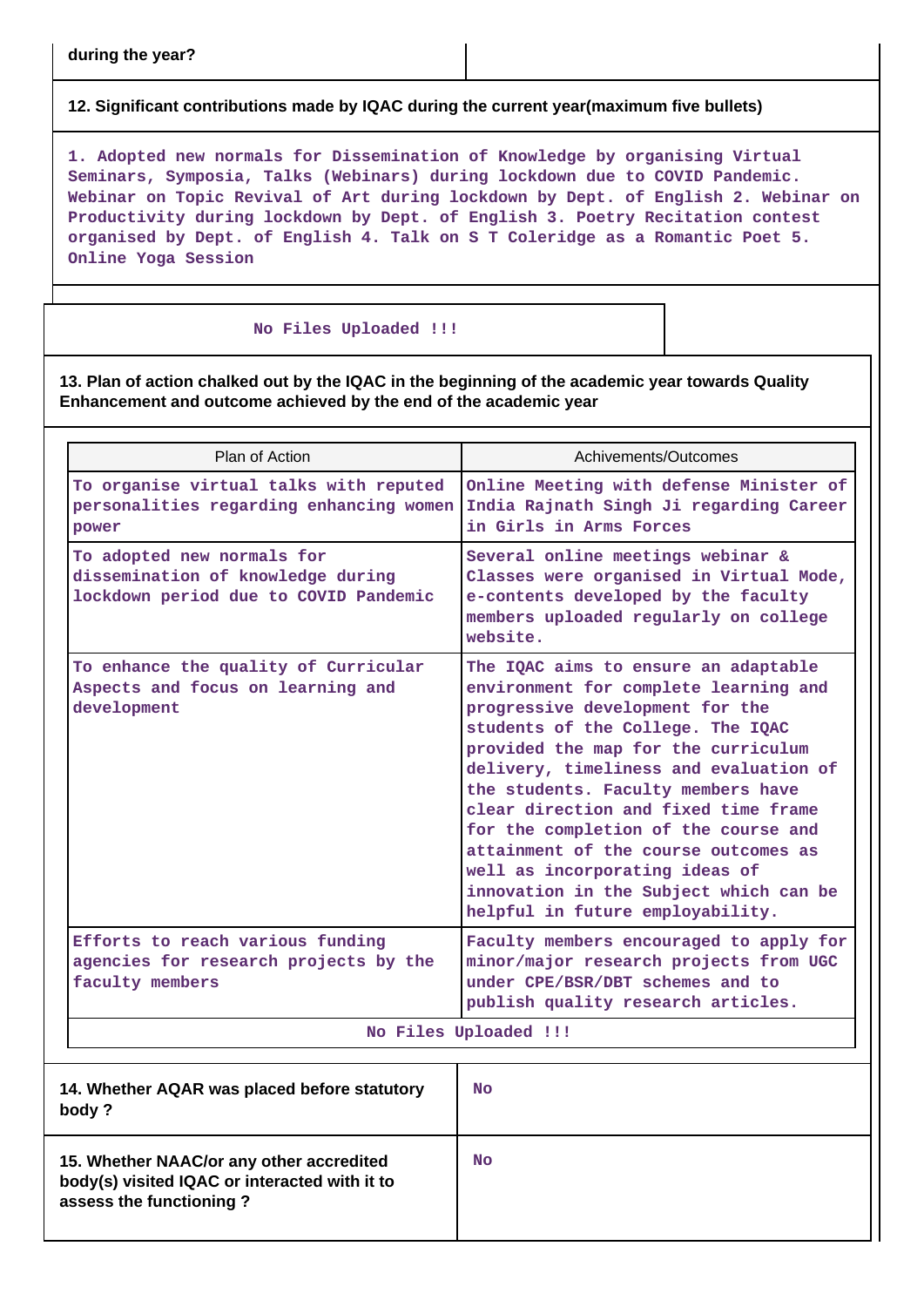| 16. Whether institutional data submitted to<br>AISHE:                  | Yes               |
|------------------------------------------------------------------------|-------------------|
| Year of Submission                                                     | 2019              |
| Date of Submission                                                     | $30 - Jun - 2019$ |
| 17. Does the Institution have Management<br><b>Information System?</b> | <b>No</b>         |
|                                                                        | Part B            |

### **CRITERION I – CURRICULAR ASPECTS**

#### **1.1 – Curriculum Planning and Implementation**

 1.1.1 – Institution has the mechanism for well planned curriculum delivery and documentation. Explain in 500 words

 **Sri Arvind Mahila College has academic flexibilities in all programs. CBCS has only been implemented in postgraduate courses in the Academic Session 2018-19. Academic Calendar and teaching modules are framed by the university and executed by the college to ensure that classroom lectures are of high quality and meet the time schedule. To compete with the technological demands of the modern era, faculty members have been insisted to follow innovative pedagogy of teaching methods, like internet, e-notes, and LCD projectors apart from chalk and talk. Use of ICT in classroom takes students to an educational world beyond the syllabus. Smart classrooms, virtual classrooms, interactive sessions with subject experts, play an important role in curriculum delivery. Enrichment of the curriculum engages beyond the classroom to innovative teaching practices and offers opportunities to the students to express their views and improve their skill. Various students' activities are organized to promote general communication skill and encourage them towards independent broad thinking. Skill development programmes such as essay competitions, debates, group discussions, extempore, quiz competitions are organized by the departments regularly. Student oriented methods like preparation of project reports, power point presentation, group discussion, experiential learning, paper presentation, seminars, workshops, assignments, tutorials and other aids to promote general communication skill among students. Study tours, field visits, community services, outreach programmes, extension activities, encourage initiatives, independence and collaborative learning among students. The multidimensional enthusiastic performance of the students in all aspects and ranks obtained by the Institution at the University Examinations are exemplary for the quality education of the institution. Patna University publishes its academic calendar every year and college strictly adheres to it. This allows both teachers and students to space out their teaching and learning. The new session of undergraduate program in the college commences in the month of July every year. After the assessment of the sent-up examination papers, students are being given feedback about their performance, strengths, and weaknesses with their areas for improvement. The university examinations of undergraduate courses begin from the month of February (Honours Part III), March (Honours Part II) and April (Honours Part I) followed by Practical Examinations and Viva- Voce Examination. University examinations of all conventional and vocational courses end in the month of May before the summer vacation. Similarly, for postgraduate examination, students are explained and made aware about academic calendar and evaluation process of continuous Internal Assessment (CIA-PG Exams comes under this) during their orientation session at**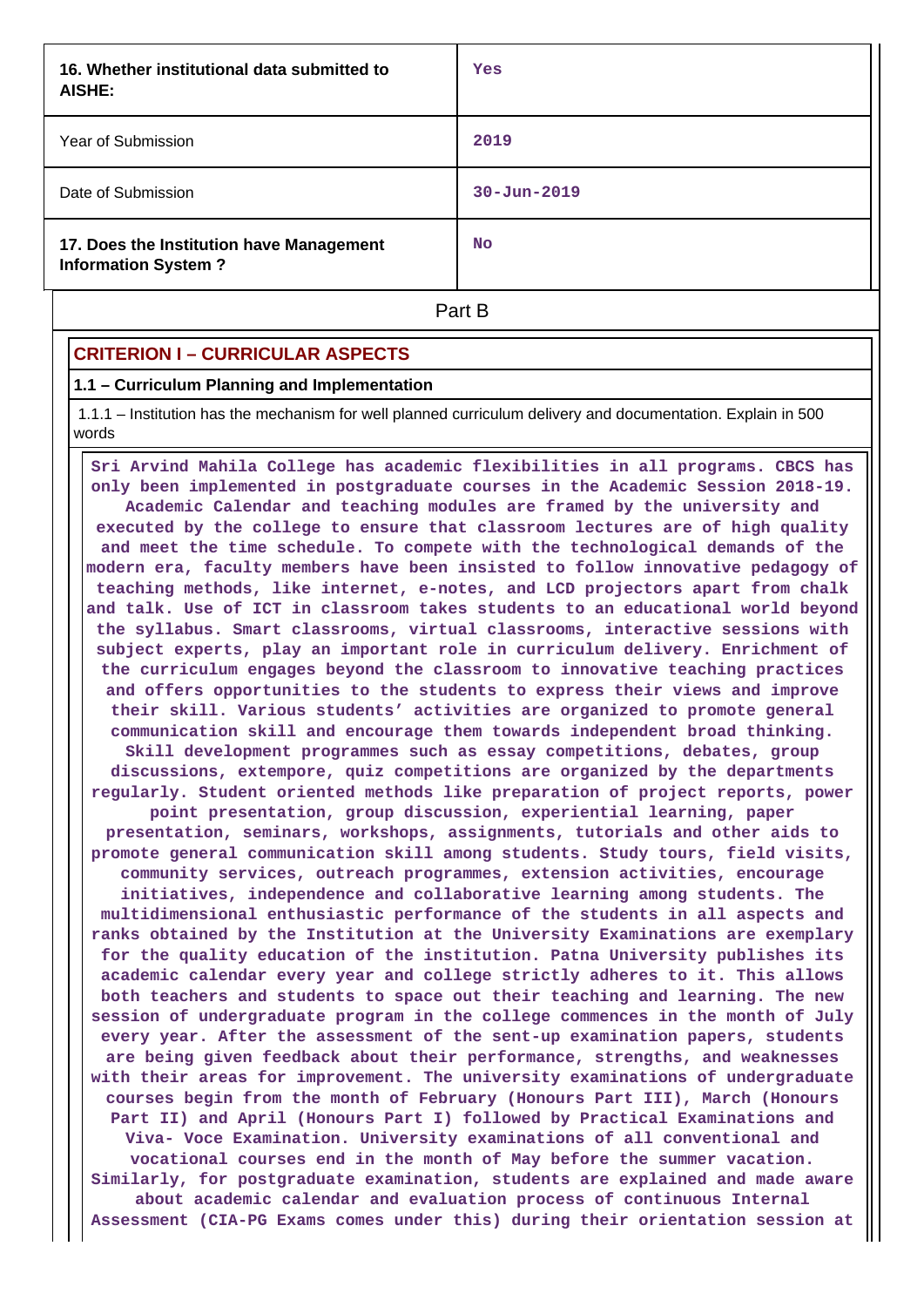**the beginning of each semester. The entire details are also displayed on the departmental notice board. The assessment tools viz. class tests, assignments, presentations are well explained and demonstrated to them during Induction -cum- Orientation Programme and practice at regular interval to passionate them for outstanding performance. Teaching- learning process is further improved by academic audit and effective corrective measures taken by the IQAC. Based on the observations and recommendations made by the committee the Heads of the various departments are asked to take necessary corrective measures to improve the academic and administrative performances.**

### 1.1.2 – Certificate/ Diploma Courses introduced during the academic year

| Certificate<br><b>Diploma Courses</b>                                                                                                                                    | Dates of<br>Duration<br>Introduction                | <b>Skill</b><br>Focus on employ<br>ability/entreprene<br>Development<br>urship |  |  |
|--------------------------------------------------------------------------------------------------------------------------------------------------------------------------|-----------------------------------------------------|--------------------------------------------------------------------------------|--|--|
|                                                                                                                                                                          | No Data Entered/Not Applicable !!!                  |                                                                                |  |  |
| 1.2 - Academic Flexibility                                                                                                                                               |                                                     |                                                                                |  |  |
| 1.2.1 - New programmes/courses introduced during the academic year                                                                                                       |                                                     |                                                                                |  |  |
| Programme/Course                                                                                                                                                         | Programme Specialization                            | Dates of Introduction                                                          |  |  |
| No Data Entered/Not Applicable !!!                                                                                                                                       |                                                     |                                                                                |  |  |
|                                                                                                                                                                          | No file uploaded.                                   |                                                                                |  |  |
| 1.2.2 - Programmes in which Choice Based Credit System (CBCS)/Elective course system implemented at the<br>affiliated Colleges (if applicable) during the academic year. |                                                     |                                                                                |  |  |
| Name of programmes adopting<br><b>CBCS</b>                                                                                                                               | Programme Specialization                            | Date of implementation of<br><b>CBCS/Elective Course System</b>                |  |  |
| MA                                                                                                                                                                       | Home Science                                        | 12/06/2018                                                                     |  |  |
| MA                                                                                                                                                                       | Sociology                                           | 12/06/2018                                                                     |  |  |
| <b>MA</b>                                                                                                                                                                | Economics                                           | 12/06/2018                                                                     |  |  |
| MA                                                                                                                                                                       | Psychology                                          | 12/06/2018                                                                     |  |  |
| <b>MA</b>                                                                                                                                                                | History                                             | 12/06/2018                                                                     |  |  |
| MA                                                                                                                                                                       | Hindi                                               | 12/06/2018                                                                     |  |  |
| MA                                                                                                                                                                       | Music                                               | 12/06/2018                                                                     |  |  |
| <b>MA</b>                                                                                                                                                                | Political Science<br>12/06/2018                     |                                                                                |  |  |
| <b>MCom</b>                                                                                                                                                              | Accounts & Finance                                  | 12/06/2018                                                                     |  |  |
| 1.2.3 - Students enrolled in Certificate/ Diploma Courses introduced during the year                                                                                     |                                                     |                                                                                |  |  |
| Certificate<br>Diploma Course                                                                                                                                            |                                                     |                                                                                |  |  |
|                                                                                                                                                                          | No Data Entered/Not Applicable !!!                  |                                                                                |  |  |
| 1.3 - Curriculum Enrichment                                                                                                                                              |                                                     |                                                                                |  |  |
| 1.3.1 – Value-added courses imparting transferable and life skills offered during the year                                                                               |                                                     |                                                                                |  |  |
| <b>Value Added Courses</b>                                                                                                                                               | Date of Introduction<br>Number of Students Enrolled |                                                                                |  |  |
| No Data Entered/Not Applicable !!!                                                                                                                                       |                                                     |                                                                                |  |  |
|                                                                                                                                                                          | No file uploaded.                                   |                                                                                |  |  |
| 1.3.2 - Field Projects / Internships under taken during the year                                                                                                         |                                                     |                                                                                |  |  |
| Project/Programme Title                                                                                                                                                  | Programme Specialization                            | No. of students enrolled for Field<br>Projects / Internships                   |  |  |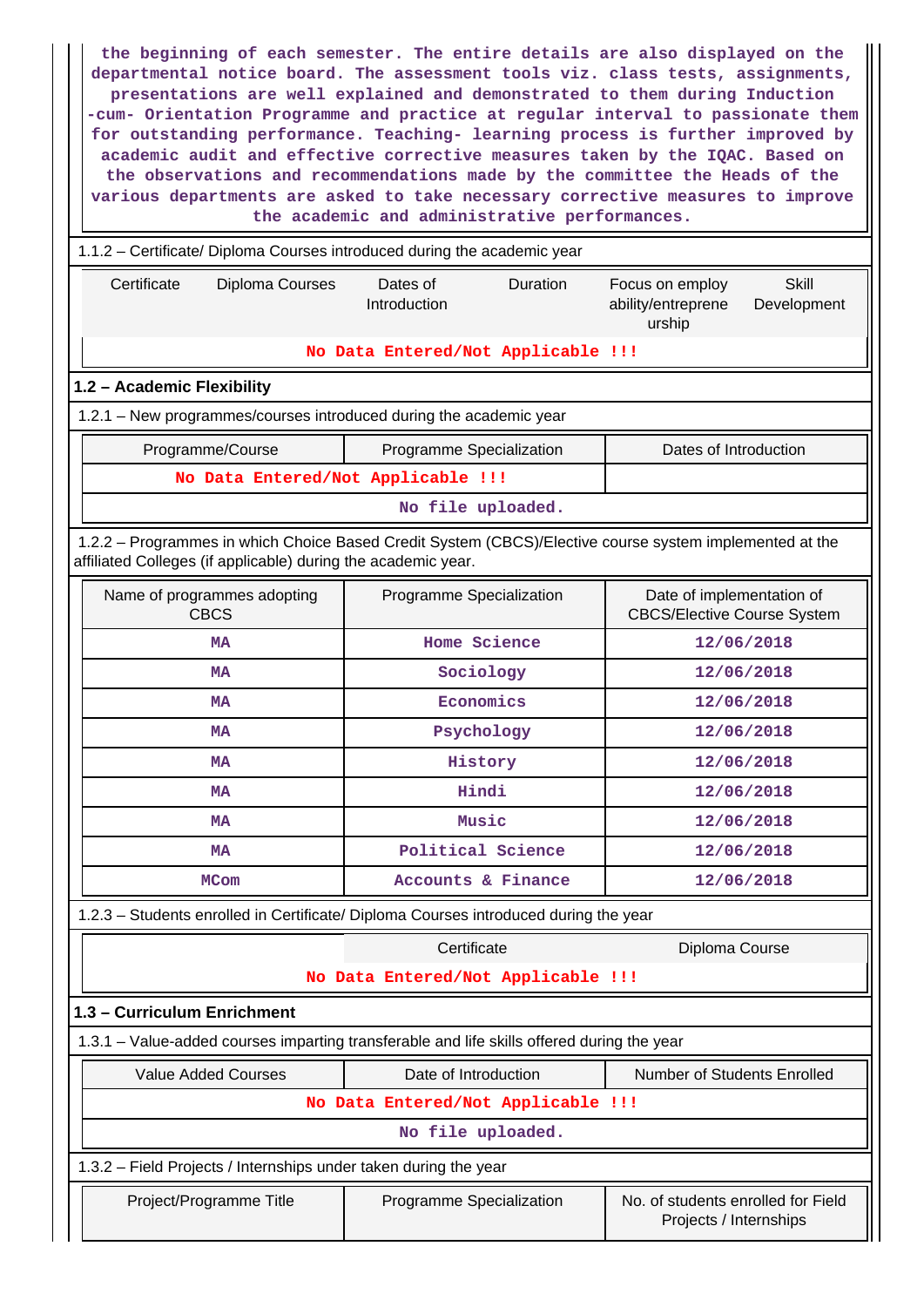### **No Data Entered/Not Applicable !!!**

**No file uploaded.**

#### **1.4 – Feedback System**

1.4.1 – Whether structured feedback received from all the stakeholders.

| Students         | Yes  |
|------------------|------|
| Teachers         | Yes  |
| <b>Employers</b> | Nill |
| Alumni           | Yes  |
| Parents          | Yes  |

 1.4.2 – How the feedback obtained is being analyzed and utilized for overall development of the institution? (maximum 500 words)

#### Feedback Obtained

**At Sri Arvind Mahila College, a well designed feedback system is employed to secure the holistic participation of various stakeholders such as students, parents, teachers and alumni in our institutional processes. This fosters a spirit of transparency, communication and inclusivity in all levels of functioning at the institution. The dominant method of acquiring feedback is through forms designed specifically for this purpose and the feedback thus obtained not only provides a foundation for evaluating the efficacy of our existing mechanisms but also aids in the development of innovative academic and extra-academic content. It acts as the necessary raw material for formulating strategies for prospective institutional development. Institutionally, the Principal is always directly accessible to students and parents during college hours. When it comes to the formally collected feedback a committee of teachers and the Principal together reflect and determine viable and specific redressal mechanisms for each kind of stakeholder, instead of opting for a one-size-fitsall approach. Some notable examples of channeling feedback into constructive areas is through the organization of Faculty Development Programmes. For the upgradation of the teaching staff carrying out infrastructural refurbishments to improve the aesthetic and functional experience of the college for all stakeholders enabling curricular enhancement to offer a diverse range of compulsory and addon courses to our student body. Also instituting counselling and mentorship programmes to bolster the emotional well-being of our students, IQAC plays a pivotal role for analyzing the inputs from feedback system and using the suggestions for holistic improvement of students as well as institution. The feedback of lecture delivery of teachers is also communicated to IQAC members in the IQAC meetings. Departmental council meetings are also conducted on a regular basis to review and assess the completion of syllabus, results for the overall development of students. In a nutshell, such an approach synergistically supports the amalgamation of the interests of the core stakeholders as well as the educational institution. The curriculum is revised on the basis of feedback system. Some senior faculty members of the college are the member of Moderation Board and Board of Courses and Studies and they play significant role in curriculum designing and revision. Feedback on curriculum is obtained from the various stakeholders, is analyzed by the university authorities and the required changes are informed to the concerned authorities to ensure the holistic development of the students. The qualitative education is manifested by the performance of the students who become rank holders at the University Examinations.**

### **CRITERION II – TEACHING- LEARNING AND EVALUATION**

**2.1 – Student Enrolment and Profile**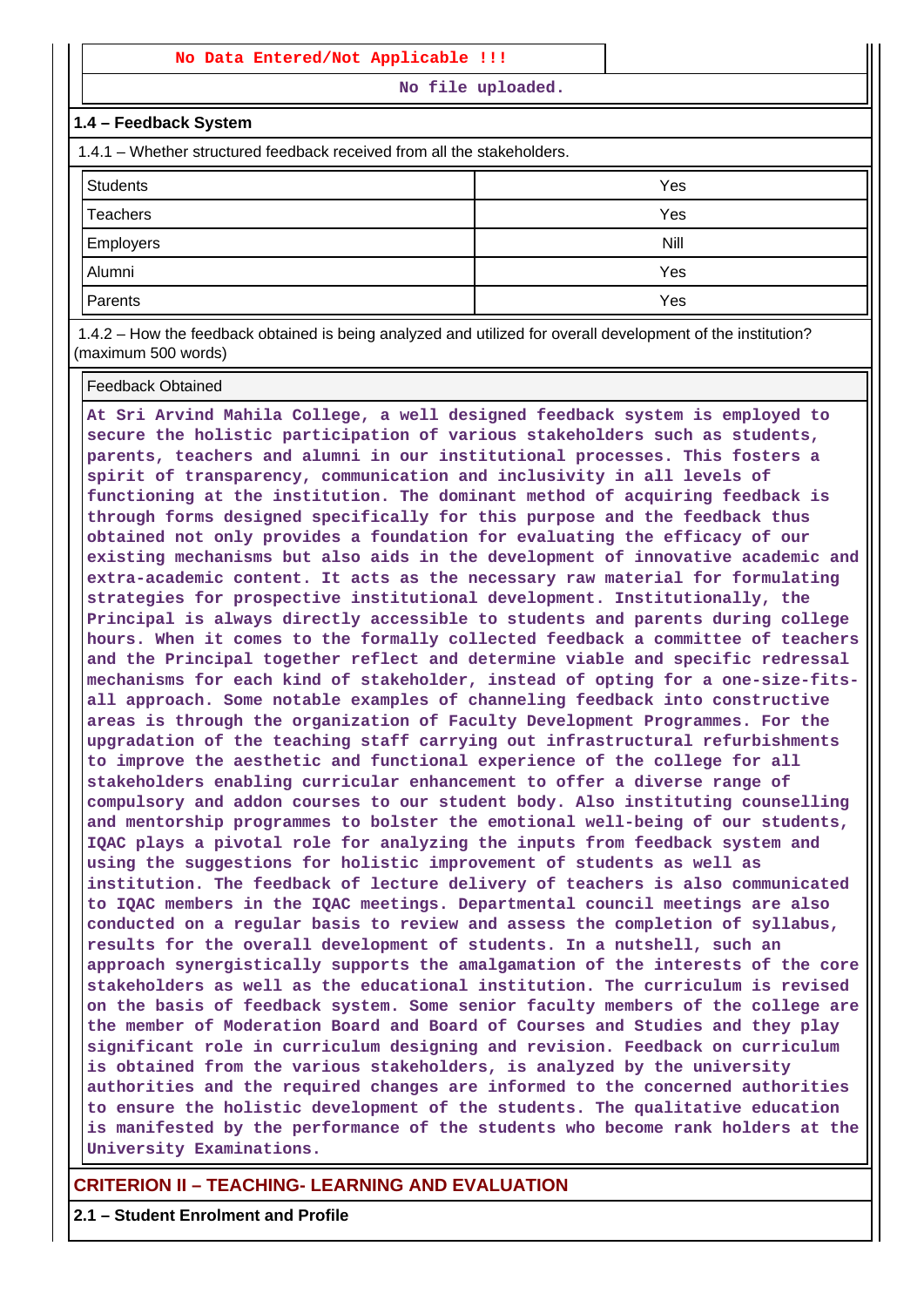| 2.1.1 - Demand Ratio during the year                                                                                                                                                                                                                                                                                                                                                                                                                                                                                                                                                                                                                                                                                                                                                                                                                                                                                                                                                                                                                                                                                                                                                                                                                                                                                                                                                        |                                                              |    |                                                                                                                                                                  |                   |  |                                                                                                  |                                                             |
|---------------------------------------------------------------------------------------------------------------------------------------------------------------------------------------------------------------------------------------------------------------------------------------------------------------------------------------------------------------------------------------------------------------------------------------------------------------------------------------------------------------------------------------------------------------------------------------------------------------------------------------------------------------------------------------------------------------------------------------------------------------------------------------------------------------------------------------------------------------------------------------------------------------------------------------------------------------------------------------------------------------------------------------------------------------------------------------------------------------------------------------------------------------------------------------------------------------------------------------------------------------------------------------------------------------------------------------------------------------------------------------------|--------------------------------------------------------------|----|------------------------------------------------------------------------------------------------------------------------------------------------------------------|-------------------|--|--------------------------------------------------------------------------------------------------|-------------------------------------------------------------|
| Name of the<br>Programme                                                                                                                                                                                                                                                                                                                                                                                                                                                                                                                                                                                                                                                                                                                                                                                                                                                                                                                                                                                                                                                                                                                                                                                                                                                                                                                                                                    | Programme<br>Specialization                                  |    | Number of seats<br>available                                                                                                                                     |                   |  | Number of<br>Application received                                                                | <b>Students Enrolled</b>                                    |
| <b>BA</b>                                                                                                                                                                                                                                                                                                                                                                                                                                                                                                                                                                                                                                                                                                                                                                                                                                                                                                                                                                                                                                                                                                                                                                                                                                                                                                                                                                                   | Music                                                        | 18 |                                                                                                                                                                  | 5                 |  | 4                                                                                                |                                                             |
| <b>BA</b>                                                                                                                                                                                                                                                                                                                                                                                                                                                                                                                                                                                                                                                                                                                                                                                                                                                                                                                                                                                                                                                                                                                                                                                                                                                                                                                                                                                   | Home Science                                                 |    |                                                                                                                                                                  | 27                |  | 20                                                                                               | 16                                                          |
| <b>BA</b>                                                                                                                                                                                                                                                                                                                                                                                                                                                                                                                                                                                                                                                                                                                                                                                                                                                                                                                                                                                                                                                                                                                                                                                                                                                                                                                                                                                   | History                                                      |    |                                                                                                                                                                  | 237               |  | 189                                                                                              | 164                                                         |
| <b>BA</b>                                                                                                                                                                                                                                                                                                                                                                                                                                                                                                                                                                                                                                                                                                                                                                                                                                                                                                                                                                                                                                                                                                                                                                                                                                                                                                                                                                                   | Economics                                                    |    |                                                                                                                                                                  | 176               |  | 125                                                                                              | 100                                                         |
| <b>BA</b>                                                                                                                                                                                                                                                                                                                                                                                                                                                                                                                                                                                                                                                                                                                                                                                                                                                                                                                                                                                                                                                                                                                                                                                                                                                                                                                                                                                   | English                                                      |    |                                                                                                                                                                  | 68                |  | 60                                                                                               | 56                                                          |
| <b>BA</b>                                                                                                                                                                                                                                                                                                                                                                                                                                                                                                                                                                                                                                                                                                                                                                                                                                                                                                                                                                                                                                                                                                                                                                                                                                                                                                                                                                                   | Geography                                                    |    |                                                                                                                                                                  | 144               |  | 35                                                                                               | 33                                                          |
| <b>BA</b>                                                                                                                                                                                                                                                                                                                                                                                                                                                                                                                                                                                                                                                                                                                                                                                                                                                                                                                                                                                                                                                                                                                                                                                                                                                                                                                                                                                   | Hindi                                                        |    |                                                                                                                                                                  | 48                |  | 30                                                                                               | 28                                                          |
| <b>BA</b>                                                                                                                                                                                                                                                                                                                                                                                                                                                                                                                                                                                                                                                                                                                                                                                                                                                                                                                                                                                                                                                                                                                                                                                                                                                                                                                                                                                   | Philosophy                                                   |    |                                                                                                                                                                  | 18                |  | $\overline{\mathbf{4}}$                                                                          | $\overline{2}$                                              |
| <b>BA</b>                                                                                                                                                                                                                                                                                                                                                                                                                                                                                                                                                                                                                                                                                                                                                                                                                                                                                                                                                                                                                                                                                                                                                                                                                                                                                                                                                                                   | Political<br>Science                                         |    |                                                                                                                                                                  | 144               |  | 80                                                                                               | 74                                                          |
| <b>BA</b>                                                                                                                                                                                                                                                                                                                                                                                                                                                                                                                                                                                                                                                                                                                                                                                                                                                                                                                                                                                                                                                                                                                                                                                                                                                                                                                                                                                   | Psychology                                                   |    |                                                                                                                                                                  | 62                |  | 60                                                                                               | 32                                                          |
|                                                                                                                                                                                                                                                                                                                                                                                                                                                                                                                                                                                                                                                                                                                                                                                                                                                                                                                                                                                                                                                                                                                                                                                                                                                                                                                                                                                             |                                                              |    |                                                                                                                                                                  | No file uploaded. |  |                                                                                                  |                                                             |
| 2.2 - Catering to Student Diversity                                                                                                                                                                                                                                                                                                                                                                                                                                                                                                                                                                                                                                                                                                                                                                                                                                                                                                                                                                                                                                                                                                                                                                                                                                                                                                                                                         |                                                              |    |                                                                                                                                                                  |                   |  |                                                                                                  |                                                             |
| 2.2.1 - Student - Full time teacher ratio (current year data)                                                                                                                                                                                                                                                                                                                                                                                                                                                                                                                                                                                                                                                                                                                                                                                                                                                                                                                                                                                                                                                                                                                                                                                                                                                                                                                               |                                                              |    |                                                                                                                                                                  |                   |  |                                                                                                  |                                                             |
| Year                                                                                                                                                                                                                                                                                                                                                                                                                                                                                                                                                                                                                                                                                                                                                                                                                                                                                                                                                                                                                                                                                                                                                                                                                                                                                                                                                                                        | Number of<br>students enrolled<br>in the institution<br>(UG) |    | Number of<br>Number of<br>students enrolled<br>fulltime teachers<br>in the institution<br>available in the<br>(PG)<br>institution<br>teaching only UG<br>courses |                   |  | Number of<br>fulltime teachers<br>available in the<br>institution<br>teaching only PG<br>courses | Number of<br>teachers<br>teaching both UG<br>and PG courses |
| 2019                                                                                                                                                                                                                                                                                                                                                                                                                                                                                                                                                                                                                                                                                                                                                                                                                                                                                                                                                                                                                                                                                                                                                                                                                                                                                                                                                                                        | 1761                                                         |    | 48                                                                                                                                                               | 38                |  | 38                                                                                               | 38                                                          |
| 2.3 - Teaching - Learning Process                                                                                                                                                                                                                                                                                                                                                                                                                                                                                                                                                                                                                                                                                                                                                                                                                                                                                                                                                                                                                                                                                                                                                                                                                                                                                                                                                           |                                                              |    |                                                                                                                                                                  |                   |  |                                                                                                  |                                                             |
| 2.3.1 – Percentage of teachers using ICT for effective teaching with Learning Management Systems (LMS), E-<br>learning resources etc. (current year data)                                                                                                                                                                                                                                                                                                                                                                                                                                                                                                                                                                                                                                                                                                                                                                                                                                                                                                                                                                                                                                                                                                                                                                                                                                   |                                                              |    |                                                                                                                                                                  |                   |  |                                                                                                  |                                                             |
| Number of<br><b>Teachers on Roll</b>                                                                                                                                                                                                                                                                                                                                                                                                                                                                                                                                                                                                                                                                                                                                                                                                                                                                                                                                                                                                                                                                                                                                                                                                                                                                                                                                                        | Number of<br>teachers using<br>ICT (LMS, e-<br>Resources)    |    | Number of ICT<br><b>ICT Tools and</b><br>enabled<br>resources<br>Classrooms<br>available                                                                         |                   |  | Numberof smart<br>classrooms                                                                     | E-resources and<br>techniques used                          |
| 38                                                                                                                                                                                                                                                                                                                                                                                                                                                                                                                                                                                                                                                                                                                                                                                                                                                                                                                                                                                                                                                                                                                                                                                                                                                                                                                                                                                          | 20                                                           |    | 13                                                                                                                                                               | 13                |  | 13                                                                                               | $\mathbf{2}$                                                |
|                                                                                                                                                                                                                                                                                                                                                                                                                                                                                                                                                                                                                                                                                                                                                                                                                                                                                                                                                                                                                                                                                                                                                                                                                                                                                                                                                                                             |                                                              |    |                                                                                                                                                                  | No file uploaded. |  |                                                                                                  |                                                             |
|                                                                                                                                                                                                                                                                                                                                                                                                                                                                                                                                                                                                                                                                                                                                                                                                                                                                                                                                                                                                                                                                                                                                                                                                                                                                                                                                                                                             |                                                              |    |                                                                                                                                                                  | No file uploaded. |  |                                                                                                  |                                                             |
| 2.3.2 - Students mentoring system available in the institution? Give details. (maximum 500 words)                                                                                                                                                                                                                                                                                                                                                                                                                                                                                                                                                                                                                                                                                                                                                                                                                                                                                                                                                                                                                                                                                                                                                                                                                                                                                           |                                                              |    |                                                                                                                                                                  |                   |  |                                                                                                  |                                                             |
| Sri Arvind Mahila College practices a well-structured system of mentoring. By providing information, guidance,<br>and encouragement, mentors can play an important role in nurturing students' college aspirations, helping in the<br>transition from school to college. In addition, mentoring for students in college helps students to feel more<br>connected and engaged on campus, which can ultimately improve students' outcome. College has a exclusive<br>mentoring and support mechanism with Principal and Heads of the respective departments. Each student is<br>assigned a faculty as a mentor at the beginning of the academic year by a selection rule by the teacher-in-charge<br>of the concerned department in which the student is admitted. Each teacher maintains their personal<br>timetable/register for the mentoring sessions. Students' profile, which indicate social, economic and academic<br>background along with their sports and other special abilities and disabilities are the soul points of mentoring<br>strategies for effective socio, psycho and academic guidance. Individual sessions cover a wide range of topics<br>like Career options Strategies and work plans Information about institutions in India and abroad, Entrance<br>examinations, Admission requirements, Job opportunities, Work profiles, Emotional and personal dilemmas and |                                                              |    |                                                                                                                                                                  |                   |  |                                                                                                  |                                                             |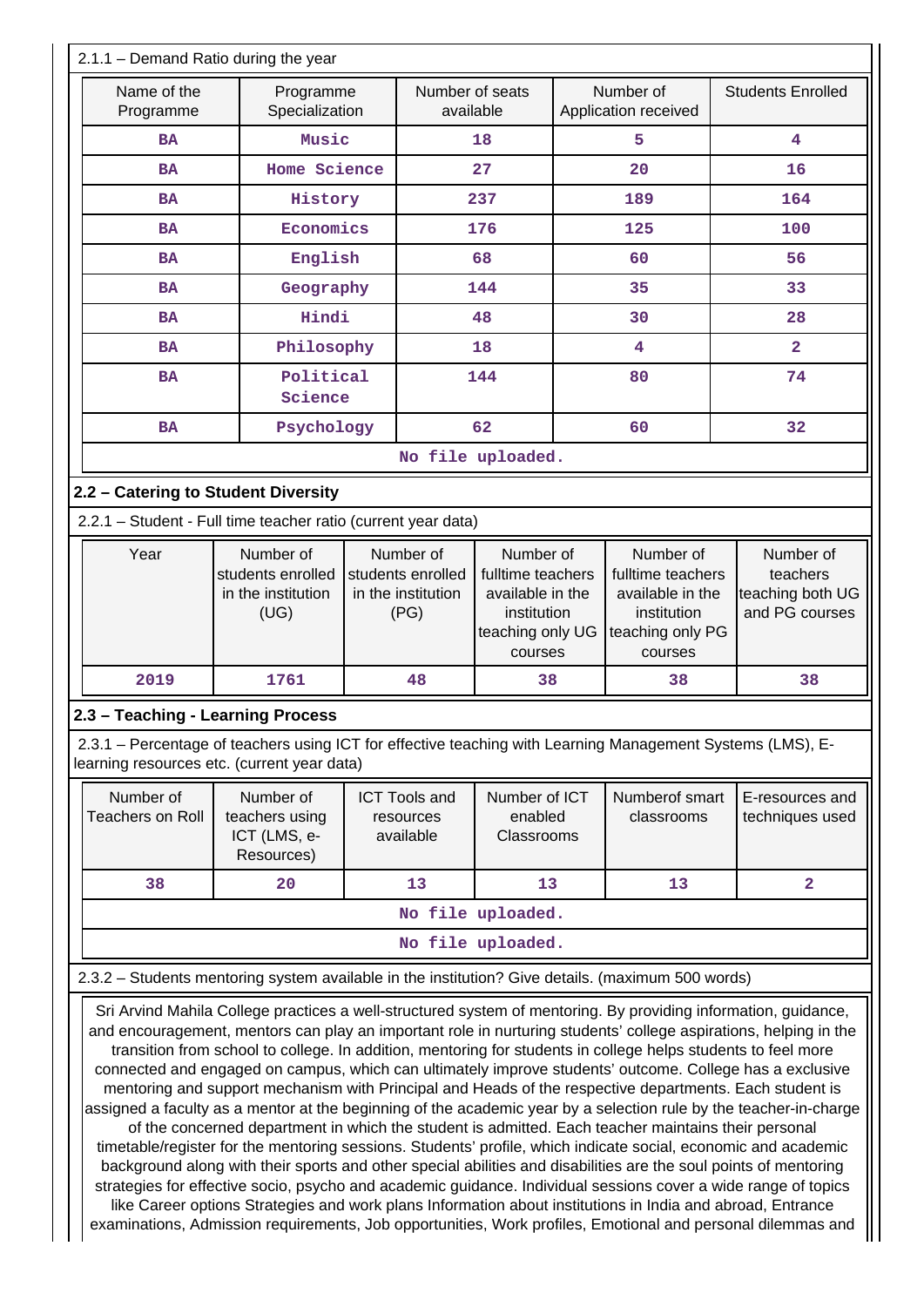problems etc. Students are encouraged to meet their mentors frequently discuss any issue related to difficulties faced in the college as well as holding discussions on the issues faced in their personal life. Students voice, their requirements, grievances, opinions through their mentors discussed with their respective heads of the departments in the departmental meetings. The scope of mentoring goes beyond classroom support to equip the students with right knowledge, attitude and skill so that they successfully face the challenges ahead. The subject teachers give guidance and special coaching to students for university and competitive exams and all kind of entrance exams for future higher studies and recruitment. The aim of having a well structured system of mentoring is to provide proper guidance to the students not only in choosing the right career path but also to help them learn how to deal with the vicissitudes of life and become confident and emotionally secure individuals.

| Number of students enrolled in the<br>institution | Number of fulltime teachers | Mentor: Mentee Ratio |
|---------------------------------------------------|-----------------------------|----------------------|
| 3365                                              | 38                          | 1:89                 |

### **2.4 – Teacher Profile and Quality**

2.4.1 – Number of full time teachers appointed during the year

| No. of sanctioned<br>positions | No. of filled positions | Vacant positions | Positions filled during<br>the current year | No. of faculty with<br>Ph.D |
|--------------------------------|-------------------------|------------------|---------------------------------------------|-----------------------------|
| 46                             |                         | 14               |                                             |                             |

 2.4.2 – Honours and recognition received by teachers (received awards, recognition, fellowships at State, National, International level from Government, recognised bodies during the year )

| Year of Award                      | Name of full time teachers<br>receiving awards from<br>state level, national level,<br>international level | Designation | Name of the award,<br>fellowship, received from<br>Government or recognized<br>bodies |  |  |  |
|------------------------------------|------------------------------------------------------------------------------------------------------------|-------------|---------------------------------------------------------------------------------------|--|--|--|
| No Data Entered/Not Applicable !!! |                                                                                                            |             |                                                                                       |  |  |  |

**No file uploaded.**

### **2.5 – Evaluation Process and Reforms**

 2.5.1 – Number of days from the date of semester-end/ year- end examination till the declaration of results during the year

| Programme Code<br>Programme Name   |  | Semester/year | semester-end/year-<br>end examination | Last date of the last Date of declaration of<br>results of semester-<br>end/year-end<br>examination |  |  |  |  |
|------------------------------------|--|---------------|---------------------------------------|-----------------------------------------------------------------------------------------------------|--|--|--|--|
| No Data Entered/Not Applicable !!! |  |               |                                       |                                                                                                     |  |  |  |  |
| View File                          |  |               |                                       |                                                                                                     |  |  |  |  |

2.5.2 – Reforms initiated on Continuous Internal Evaluation(CIE) system at the institutional level (250 words)

 **Continuous Internal Evaluation (CIE) system plays an important role in preparing the students for final university exams. Since the under graduation program is conventional in nature, there is no provision of CIE at UG level but college has undertaken many steps for the benefit of the students: Class Test and Terminal Examinations are conducted as suggested by the advisory committee. Sent-up Examination is conducted on the pattern of final examination to prepare the students for the same. This includes both, practical and viva-voce examinations. Results of these examinations are shown and discussed with the parents in the Parent-Teacher Meetings. For PG Program, CIE is the integral part of Semester System at PG level which plays an important role in the students' final result as it is a 30 marks examination. Departments having PG program have undertaken following reforms: Orientation to CIE – Students are made acquainted about the marks distribution. 30 marks under CIE are divided which are as follows: 15 marks for written exam, 5 marks for assignment, 5**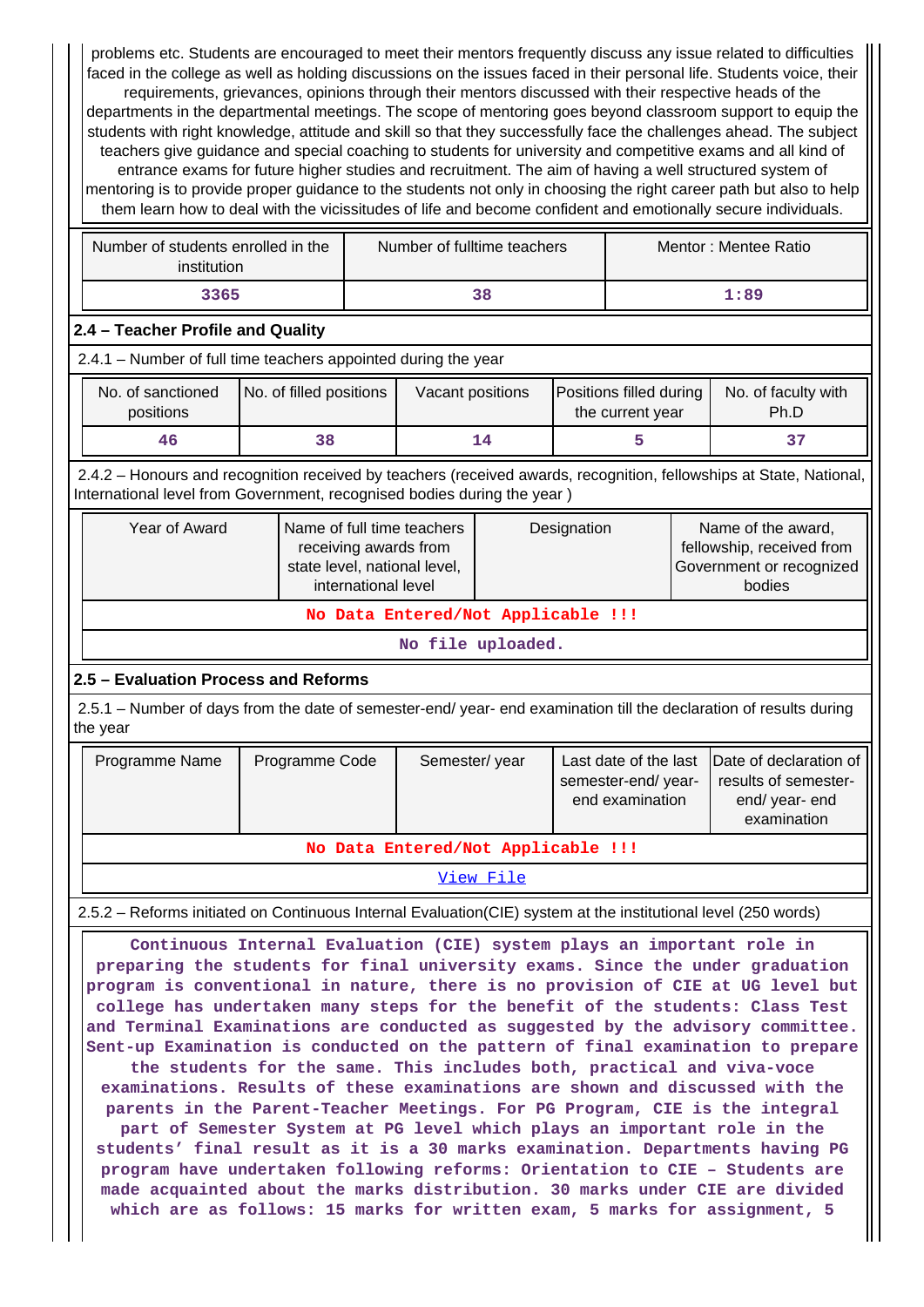**marks for presentation and 5 marks for attendance and behavior. Result analysis and review– Each student is shown her marks with the answer sheet. Teachers discuss the best answer in the class as an example. Slow learners are handled separately by the teachers. The results are reviewed in the departmental meeting to give necessary feedback for the improvement of students' performance. Remedial classes –it is conducted for slow learners and students who have participated in extra-curricular activities like sports, NSS.**

 2.5.3 – Academic calendar prepared and adhered for conduct of Examination and other related matters (250 words)

 **Sri Arvind Mahila College is a constituent college of Patliputra University, Patna which publishes its academic calendar every year and college strictly adheres to it. The college carries out effective planning to stick to academic calendar and ensure effective time management. This allows both teachers and students to space out their teaching and learning. The new session of undergraduate program in the college commences in the month of July every year. The university examinations of undergraduate courses begin from the month of February (Honours Part III), March (Honours Part II) and April (Honours Part I) followed by Practical Examinations and Viva-Voce Examination. University examinations of all conventional and vocational courses end in the month of May before the summer vacation. During the orientation programme of new students', they are informed about the academic calendar of the college and the Continuous Internal Evaluation (CIE). The Institution follows decentralized administration to a considerable extent. Regular meetings are conducted with the academic staff by Principal. The suggestions and opinions of the staff members are considered regarding the qualitative betterment of curricular aspects. The departmental meetings are conducted by the HoD's with the teaching staff focusing on improving the academics, co-curricular and extracurricular activities. Various works are imparted to the faculty members like time-table, teaching plans, lesson plans, course material, work dairy, which is reviewed by the HoD's at monthly departmental council meeting. For the purpose of conducting Continuous Internal Evaluation, teachers prepare their Lesson Plans/Teaching Schedule in adherence to the Academic Calendars. The timings for the Class Tests and Home Assignments are planned by the teachers in accordance with their teaching and tutorial schedule keeping the Academic Calendar and**

**planned Extra Curricular activities of the college in mind.**

### **2.6 – Student Performance and Learning Outcomes**

 2.6.1 – Program outcomes, program specific outcomes and course outcomes for all programs offered by the institution are stated and displayed in website of the institution (to provide the weblink)

<http://samcpatna.ac.in/wp-content/uploads/2021/12/Learning-Outcomes.pdf>

2.6.2 – Pass percentage of students

| Programme<br>Code | Programme<br>Name | Programme<br>Specialization | Number of<br>students<br>appeared in the<br>final year<br>examination | Number of<br>students passed<br>in final year<br>examination | Pass Percentage |
|-------------------|-------------------|-----------------------------|-----------------------------------------------------------------------|--------------------------------------------------------------|-----------------|
|                   |                   |                             |                                                                       |                                                              |                 |

[View File](https://assessmentonline.naac.gov.in/public/Postacc/Pass_percentage/18134_Pass_percentage_1640962209.xlsx)

### **2.7 – Student Satisfaction Survey**

 2.7.1 – Student Satisfaction Survey (SSS) on overall institutional performance (Institution may design the questionnaire) (results and details be provided as weblink)

 [https://docs.google.com/forms/d/e/1FAIpQLSe5wXeq2Yi9aJnAqiu8CK9KHT87cBFFJ8AN](https://docs.google.com/forms/d/e/1FAIpQLSe5wXeq2Yi9aJnAqiu8CK9KHT87cBFFJ8AN MVYmF4wGlWodjQ/viewform) [MVYmF4wGlWodjQ/viewform](https://docs.google.com/forms/d/e/1FAIpQLSe5wXeq2Yi9aJnAqiu8CK9KHT87cBFFJ8AN MVYmF4wGlWodjQ/viewform)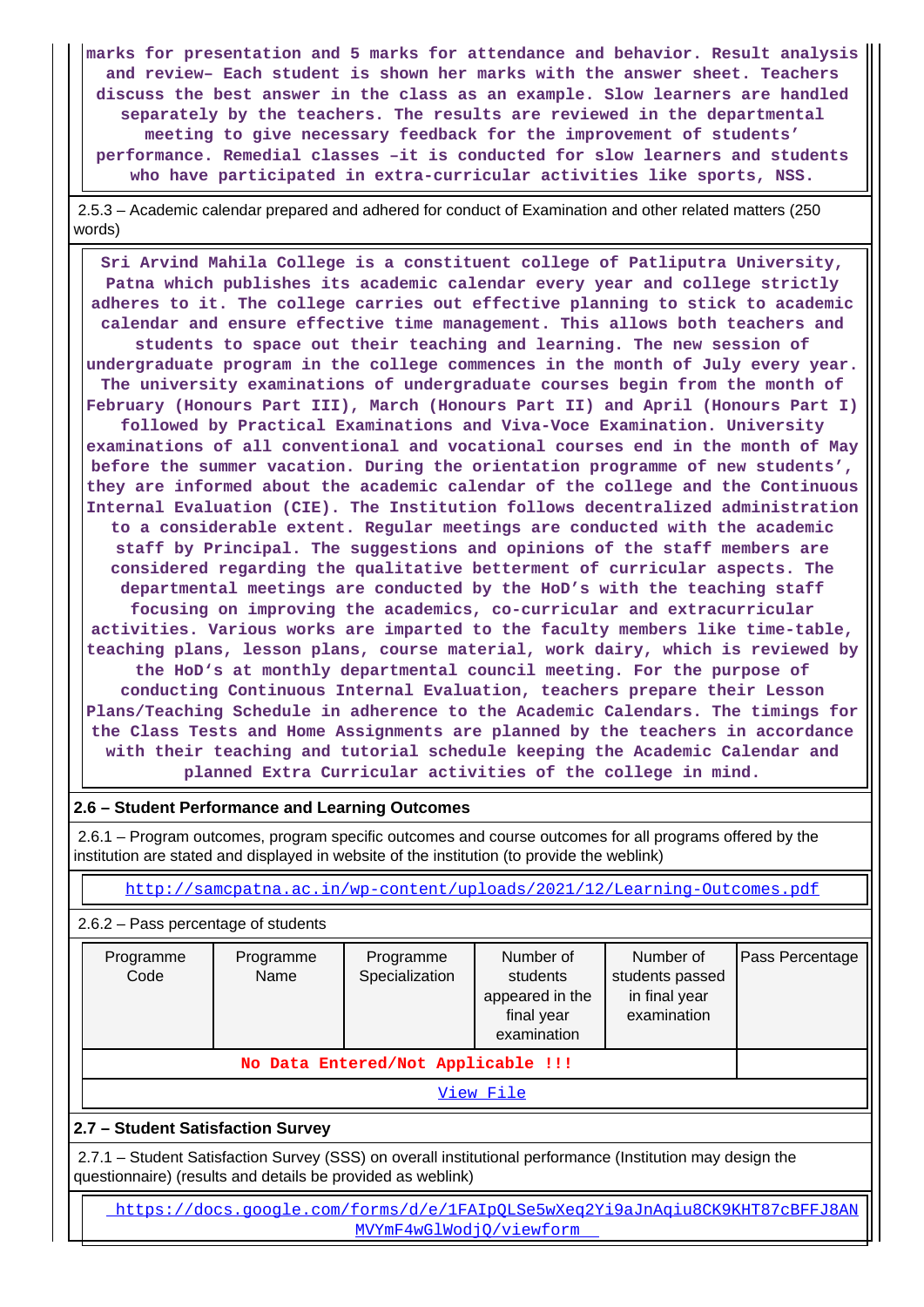| <b>CRITERION III – RESEARCH, INNOVATIONS AND EXTENSION</b>                                                                                                 |                                                                                                        |            |                                    |                           |                           |                         |              |                                    |
|------------------------------------------------------------------------------------------------------------------------------------------------------------|--------------------------------------------------------------------------------------------------------|------------|------------------------------------|---------------------------|---------------------------|-------------------------|--------------|------------------------------------|
| 3.1 - Resource Mobilization for Research                                                                                                                   |                                                                                                        |            |                                    |                           |                           |                         |              |                                    |
|                                                                                                                                                            | 3.1.1 - Research funds sanctioned and received from various agencies, industry and other organisations |            |                                    |                           |                           |                         |              |                                    |
| Nature of the Project                                                                                                                                      | Duration                                                                                               |            | Name of the funding<br>agency      |                           | Total grant<br>sanctioned |                         |              | Amount received<br>during the year |
|                                                                                                                                                            |                                                                                                        |            | No Data Entered/Not Applicable !!! |                           |                           |                         |              |                                    |
|                                                                                                                                                            |                                                                                                        |            |                                    | No file uploaded.         |                           |                         |              |                                    |
| 3.2 - Innovation Ecosystem                                                                                                                                 |                                                                                                        |            |                                    |                           |                           |                         |              |                                    |
| 3.2.1 - Workshops/Seminars Conducted on Intellectual Property Rights (IPR) and Industry-Academia Innovative<br>practices during the year                   |                                                                                                        |            |                                    |                           |                           |                         |              |                                    |
| Title of workshop/seminar                                                                                                                                  |                                                                                                        |            | Name of the Dept.                  |                           |                           |                         |              | Date                               |
|                                                                                                                                                            |                                                                                                        |            | No Data Entered/Not Applicable !!! |                           |                           |                         |              |                                    |
| 3.2.2 - Awards for Innovation won by Institution/Teachers/Research scholars/Students during the year                                                       |                                                                                                        |            |                                    |                           |                           |                         |              |                                    |
| Title of the innovation                                                                                                                                    | Name of Awardee                                                                                        |            | Awarding Agency                    |                           |                           | Date of award           |              | Category                           |
|                                                                                                                                                            |                                                                                                        |            | No Data Entered/Not Applicable !!! |                           |                           |                         |              |                                    |
|                                                                                                                                                            |                                                                                                        |            |                                    | No file uploaded.         |                           |                         |              |                                    |
| 3.2.3 - No. of Incubation centre created, start-ups incubated on campus during the year                                                                    |                                                                                                        |            |                                    |                           |                           |                         |              |                                    |
| Incubation                                                                                                                                                 | Nature of Start-<br>Sponsered By<br>Name of the<br>Name                                                |            |                                    |                           |                           | Date of                 |              |                                    |
| Center                                                                                                                                                     |                                                                                                        |            |                                    |                           | Start-up                  | up                      |              | Commencement                       |
|                                                                                                                                                            | No Data Entered/Not Applicable !!!                                                                     |            |                                    |                           |                           |                         |              |                                    |
| No file uploaded.                                                                                                                                          |                                                                                                        |            |                                    |                           |                           |                         |              |                                    |
| 3.3 - Research Publications and Awards                                                                                                                     |                                                                                                        |            |                                    |                           |                           |                         |              |                                    |
| 3.3.1 - Incentive to the teachers who receive recognition/awards                                                                                           |                                                                                                        |            |                                    |                           |                           |                         |              |                                    |
| <b>State</b>                                                                                                                                               |                                                                                                        |            |                                    | National<br>International |                           |                         |              |                                    |
|                                                                                                                                                            |                                                                                                        |            | No Data Entered/Not Applicable !!! |                           |                           |                         |              |                                    |
| 3.3.2 - Ph. Ds awarded during the year (applicable for PG College, Research Center)                                                                        |                                                                                                        |            |                                    |                           |                           |                         |              |                                    |
|                                                                                                                                                            | Name of the Department                                                                                 |            |                                    |                           |                           | Number of PhD's Awarded |              |                                    |
|                                                                                                                                                            | Hindi                                                                                                  |            |                                    |                           |                           |                         | $\mathbf{2}$ |                                    |
|                                                                                                                                                            | Economics                                                                                              |            |                                    |                           |                           |                         | 1            |                                    |
| 3.3.3 - Research Publications in the Journals notified on UGC website during the year                                                                      |                                                                                                        |            |                                    |                           |                           |                         |              |                                    |
| <b>Type</b>                                                                                                                                                |                                                                                                        | Department |                                    | Number of Publication     |                           |                         |              | Average Impact Factor (if<br>any)  |
| National                                                                                                                                                   |                                                                                                        | Economics  |                                    |                           | 3                         |                         |              | <b>Nill</b>                        |
| National                                                                                                                                                   |                                                                                                        | Hindi      |                                    |                           | 4                         |                         |              | <b>Nill</b>                        |
| National                                                                                                                                                   |                                                                                                        | History    |                                    |                           | 3                         |                         |              | Nill                               |
| National                                                                                                                                                   |                                                                                                        |            | Political Science                  |                           | $\overline{2}$            |                         |              | Nill                               |
| National                                                                                                                                                   |                                                                                                        | Commerce   |                                    | 1                         |                           | Nill                    |              |                                    |
|                                                                                                                                                            | No file uploaded.                                                                                      |            |                                    |                           |                           |                         |              |                                    |
| 3.3.4 - Books and Chapters in edited Volumes / Books published, and papers in National/International Conference<br>Proceedings per Teacher during the year |                                                                                                        |            |                                    |                           |                           |                         |              |                                    |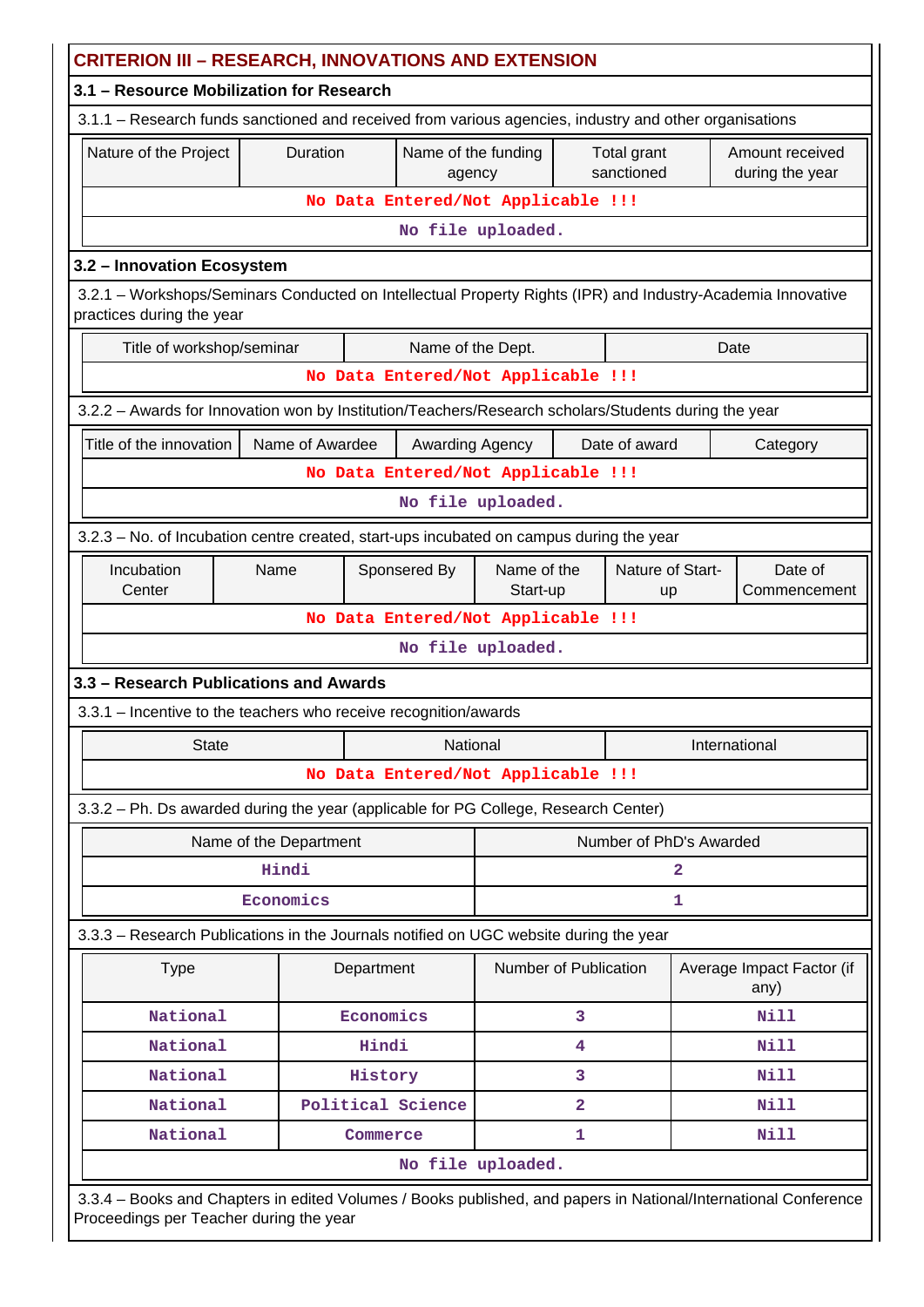|                                                                                                                                                                                                                    |  | Department        |                                                 |                        | Number of Publication                                            |                                                                    |                                                      |                                                      |                                                                    |  |  |  |  |  |  |
|--------------------------------------------------------------------------------------------------------------------------------------------------------------------------------------------------------------------|--|-------------------|-------------------------------------------------|------------------------|------------------------------------------------------------------|--------------------------------------------------------------------|------------------------------------------------------|------------------------------------------------------|--------------------------------------------------------------------|--|--|--|--|--|--|
|                                                                                                                                                                                                                    |  | Economics         |                                                 |                        | 1                                                                |                                                                    |                                                      |                                                      |                                                                    |  |  |  |  |  |  |
|                                                                                                                                                                                                                    |  | Hindi             |                                                 |                        | 1                                                                |                                                                    |                                                      |                                                      |                                                                    |  |  |  |  |  |  |
|                                                                                                                                                                                                                    |  |                   |                                                 | No file uploaded.      |                                                                  |                                                                    |                                                      |                                                      |                                                                    |  |  |  |  |  |  |
| 3.3.5 – Bibliometrics of the publications during the last Academic year based on average citation index in Scopus/<br>Web of Science or PubMed/ Indian Citation Index                                              |  |                   |                                                 |                        |                                                                  |                                                                    |                                                      |                                                      |                                                                    |  |  |  |  |  |  |
| Title of the<br>Name of<br>Author<br>Paper                                                                                                                                                                         |  | Title of journal  | Year of<br>publication                          |                        | <b>Citation Index</b>                                            | Institutional<br>affiliation as<br>mentioned in<br>the publication |                                                      | Number of<br>citations<br>excluding self<br>citation |                                                                    |  |  |  |  |  |  |
|                                                                                                                                                                                                                    |  |                   |                                                 |                        |                                                                  | No Data Entered/Not Applicable !!!                                 |                                                      |                                                      |                                                                    |  |  |  |  |  |  |
|                                                                                                                                                                                                                    |  |                   |                                                 | No file uploaded.      |                                                                  |                                                                    |                                                      |                                                      |                                                                    |  |  |  |  |  |  |
| 3.3.6 - h-Index of the Institutional Publications during the year. (based on Scopus/ Web of science)                                                                                                               |  |                   |                                                 |                        |                                                                  |                                                                    |                                                      |                                                      |                                                                    |  |  |  |  |  |  |
| Title of the<br>Paper                                                                                                                                                                                              |  | Name of<br>Author | Title of journal                                | Year of<br>publication |                                                                  | h-index                                                            | Number of<br>citations<br>excluding self<br>citation |                                                      | Institutional<br>affiliation as<br>mentioned in<br>the publication |  |  |  |  |  |  |
|                                                                                                                                                                                                                    |  |                   |                                                 |                        |                                                                  | No Data Entered/Not Applicable !!!                                 |                                                      |                                                      |                                                                    |  |  |  |  |  |  |
| No file uploaded.                                                                                                                                                                                                  |  |                   |                                                 |                        |                                                                  |                                                                    |                                                      |                                                      |                                                                    |  |  |  |  |  |  |
| 3.3.7 - Faculty participation in Seminars/Conferences and Symposia during the year:                                                                                                                                |  |                   |                                                 |                        |                                                                  |                                                                    |                                                      |                                                      |                                                                    |  |  |  |  |  |  |
| Number of Faculty                                                                                                                                                                                                  |  |                   | International                                   | National               |                                                                  | <b>State</b>                                                       |                                                      |                                                      | Local                                                              |  |  |  |  |  |  |
| Attended/Semi<br>nars/Workshops                                                                                                                                                                                    |  |                   | 0                                               |                        | 10                                                               | 8                                                                  |                                                      | 5                                                    |                                                                    |  |  |  |  |  |  |
| Presented<br>papers                                                                                                                                                                                                |  |                   | 0                                               |                        | 5                                                                |                                                                    | 4                                                    |                                                      | 5                                                                  |  |  |  |  |  |  |
| Resource<br>persons                                                                                                                                                                                                |  |                   | 0                                               |                        | 5<br>4                                                           |                                                                    |                                                      | 4                                                    |                                                                    |  |  |  |  |  |  |
|                                                                                                                                                                                                                    |  |                   |                                                 | No file uploaded.      |                                                                  |                                                                    |                                                      |                                                      |                                                                    |  |  |  |  |  |  |
| 3.4 - Extension Activities                                                                                                                                                                                         |  |                   |                                                 |                        |                                                                  |                                                                    |                                                      |                                                      |                                                                    |  |  |  |  |  |  |
| 3.4.1 – Number of extension and outreach programmes conducted in collaboration with industry, community and<br>Non- Government Organisations through NSS/NCC/Red cross/Youth Red Cross (YRC) etc., during the year |  |                   |                                                 |                        |                                                                  |                                                                    |                                                      |                                                      |                                                                    |  |  |  |  |  |  |
| Title of the activities                                                                                                                                                                                            |  |                   | Organising unit/agency/<br>collaborating agency |                        |                                                                  | Number of teachers<br>participated in such<br>activities           |                                                      |                                                      | Number of students<br>participated in such<br>activities           |  |  |  |  |  |  |
| Online Meeting                                                                                                                                                                                                     |  |                   | NSS                                             |                        |                                                                  | 1                                                                  |                                                      |                                                      | 3                                                                  |  |  |  |  |  |  |
| <b>COVID Awareness</b>                                                                                                                                                                                             |  |                   | NSS                                             |                        |                                                                  | 5                                                                  |                                                      |                                                      | 95                                                                 |  |  |  |  |  |  |
| Online Yoga<br>Session                                                                                                                                                                                             |  |                   | <b>NSS</b>                                      |                        |                                                                  | 5                                                                  |                                                      |                                                      | 51                                                                 |  |  |  |  |  |  |
|                                                                                                                                                                                                                    |  |                   |                                                 | No file uploaded.      |                                                                  |                                                                    |                                                      |                                                      |                                                                    |  |  |  |  |  |  |
| 3.4.2 - Awards and recognition received for extension activities from Government and other recognized bodies<br>during the year                                                                                    |  |                   |                                                 |                        |                                                                  |                                                                    |                                                      |                                                      |                                                                    |  |  |  |  |  |  |
| Name of the activity                                                                                                                                                                                               |  |                   | Award/Recognition                               |                        | Number of students<br><b>Awarding Bodies</b><br><b>Benefited</b> |                                                                    |                                                      |                                                      |                                                                    |  |  |  |  |  |  |
|                                                                                                                                                                                                                    |  |                   |                                                 |                        |                                                                  |                                                                    |                                                      |                                                      | No Data Entered/Not Applicable !!!                                 |  |  |  |  |  |  |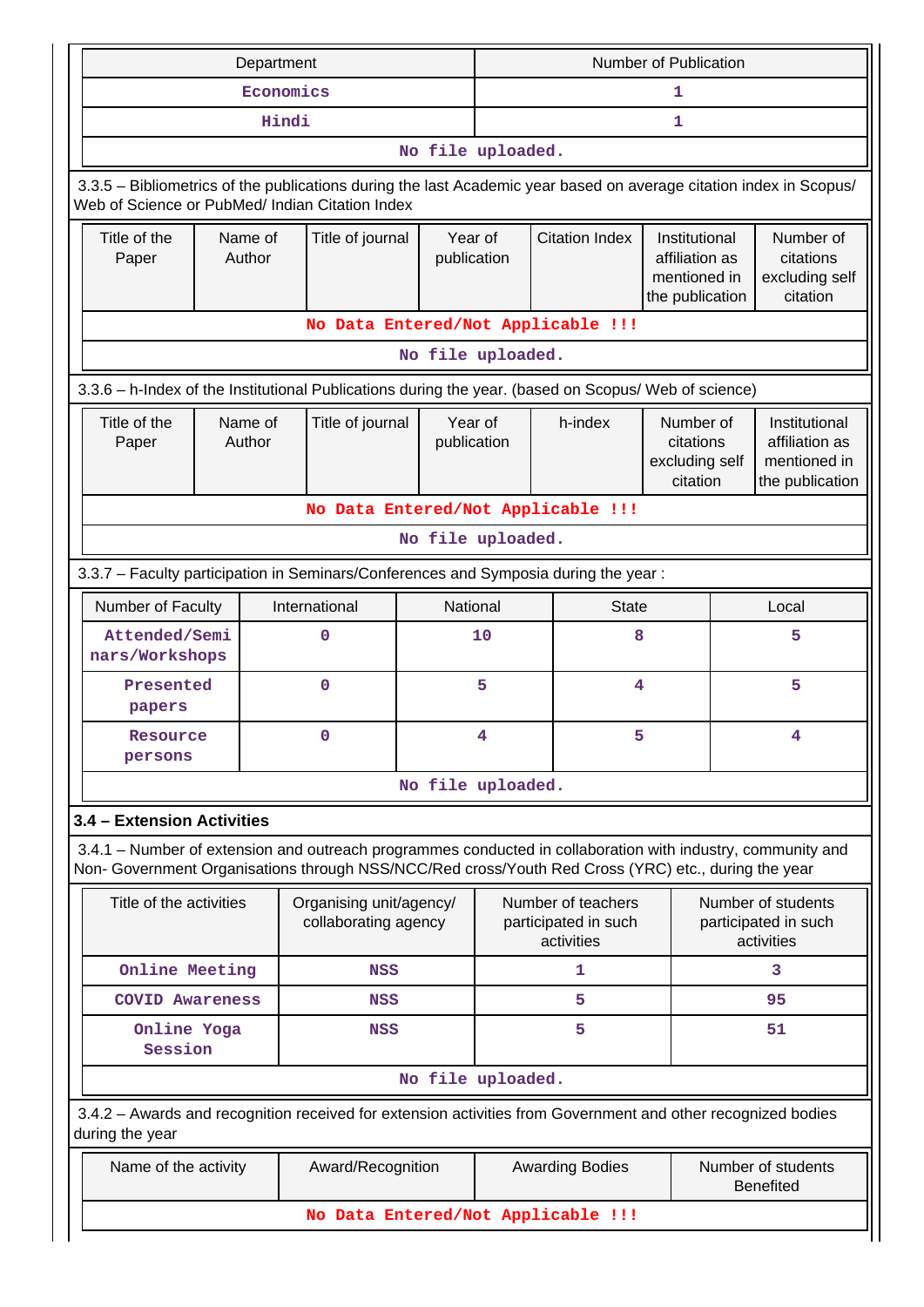|                                                                                                                                                                                                                |                         |                                                    |                    |                                                                                                   | No file uploaded.              |                    |                                                         |                                                           |                                                         |
|----------------------------------------------------------------------------------------------------------------------------------------------------------------------------------------------------------------|-------------------------|----------------------------------------------------|--------------------|---------------------------------------------------------------------------------------------------|--------------------------------|--------------------|---------------------------------------------------------|-----------------------------------------------------------|---------------------------------------------------------|
| 3.4.3 - Students participating in extension activities with Government Organisations, Non-Government<br>Organisations and programmes such as Swachh Bharat, Aids Awareness, Gender Issue, etc. during the year |                         |                                                    |                    |                                                                                                   |                                |                    |                                                         |                                                           |                                                         |
| Name of the scheme                                                                                                                                                                                             |                         | Organising unit/Agen<br>cy/collaborating<br>agency |                    | Name of the activity                                                                              |                                |                    | Number of teachers<br>participated in such<br>activites |                                                           | Number of students<br>participated in such<br>activites |
| Management of<br>stress and<br>Immunity during<br>covid 19<br>pandemic                                                                                                                                         |                         | <b>NSS</b>                                         |                    |                                                                                                   | Health<br><b>Awareness</b>     |                    | 20                                                      |                                                           | 150                                                     |
| Various<br>Aspects of<br>Health                                                                                                                                                                                |                         | <b>NSS</b>                                         |                    | <b>Awareness</b>                                                                                  | Heath<br>No file uploaded.     |                    | 25                                                      |                                                           | 250                                                     |
|                                                                                                                                                                                                                |                         |                                                    |                    |                                                                                                   |                                |                    |                                                         |                                                           |                                                         |
| 3.5 - Collaborations                                                                                                                                                                                           |                         |                                                    |                    |                                                                                                   |                                |                    |                                                         |                                                           |                                                         |
| 3.5.1 – Number of Collaborative activities for research, faculty exchange, student exchange during the year                                                                                                    |                         |                                                    |                    |                                                                                                   |                                |                    |                                                         |                                                           |                                                         |
| Nature of activity                                                                                                                                                                                             |                         |                                                    | Participant        |                                                                                                   | Source of financial support    |                    |                                                         |                                                           | Duration                                                |
| No Data Entered/Not Applicable !!!                                                                                                                                                                             |                         |                                                    |                    |                                                                                                   |                                |                    |                                                         |                                                           |                                                         |
| No file uploaded.                                                                                                                                                                                              |                         |                                                    |                    |                                                                                                   |                                |                    |                                                         |                                                           |                                                         |
| 3.5.2 - Linkages with institutions/industries for internship, on-the- job training, project work, sharing of research<br>facilities etc. during the year                                                       |                         |                                                    |                    |                                                                                                   |                                |                    |                                                         |                                                           |                                                         |
| Nature of linkage                                                                                                                                                                                              | Title of the<br>linkage |                                                    |                    | Name of the<br>partnering<br>institution/<br>industry<br>/research lab<br>with contact<br>details | <b>Duration From</b>           |                    | <b>Duration To</b>                                      |                                                           | Participant                                             |
|                                                                                                                                                                                                                |                         |                                                    |                    | No Data Entered/Not Applicable !!!                                                                |                                |                    |                                                         |                                                           |                                                         |
|                                                                                                                                                                                                                |                         |                                                    |                    |                                                                                                   | No file uploaded.              |                    |                                                         |                                                           |                                                         |
| 3.5.3 – MoUs signed with institutions of national, international importance, other universities, industries, corporate<br>houses etc. during the year                                                          |                         |                                                    |                    |                                                                                                   |                                |                    |                                                         |                                                           |                                                         |
| Organisation                                                                                                                                                                                                   |                         |                                                    | Date of MoU signed |                                                                                                   |                                | Purpose/Activities |                                                         | Number of<br>students/teachers<br>participated under MoUs |                                                         |
|                                                                                                                                                                                                                |                         |                                                    |                    | No Data Entered/Not Applicable !!!                                                                |                                |                    |                                                         |                                                           |                                                         |
|                                                                                                                                                                                                                |                         |                                                    |                    |                                                                                                   | No file uploaded.              |                    |                                                         |                                                           |                                                         |
| <b>CRITERION IV - INFRASTRUCTURE AND LEARNING RESOURCES</b>                                                                                                                                                    |                         |                                                    |                    |                                                                                                   |                                |                    |                                                         |                                                           |                                                         |
| 4.1 - Physical Facilities                                                                                                                                                                                      |                         |                                                    |                    |                                                                                                   |                                |                    |                                                         |                                                           |                                                         |
| 4.1.1 - Budget allocation, excluding salary for infrastructure augmentation during the year                                                                                                                    |                         |                                                    |                    |                                                                                                   |                                |                    |                                                         |                                                           |                                                         |
| Budget allocated for infrastructure augmentation                                                                                                                                                               |                         |                                                    |                    |                                                                                                   |                                |                    | Budget utilized for infrastructure development          |                                                           |                                                         |
|                                                                                                                                                                                                                |                         | 446618                                             |                    |                                                                                                   |                                |                    | 406017                                                  |                                                           |                                                         |
| 4.1.2 - Details of augmentation in infrastructure facilities during the year                                                                                                                                   |                         |                                                    |                    |                                                                                                   |                                |                    |                                                         |                                                           |                                                         |
|                                                                                                                                                                                                                | <b>Facilities</b>       |                                                    |                    |                                                                                                   | <b>Existing or Newly Added</b> |                    |                                                         |                                                           |                                                         |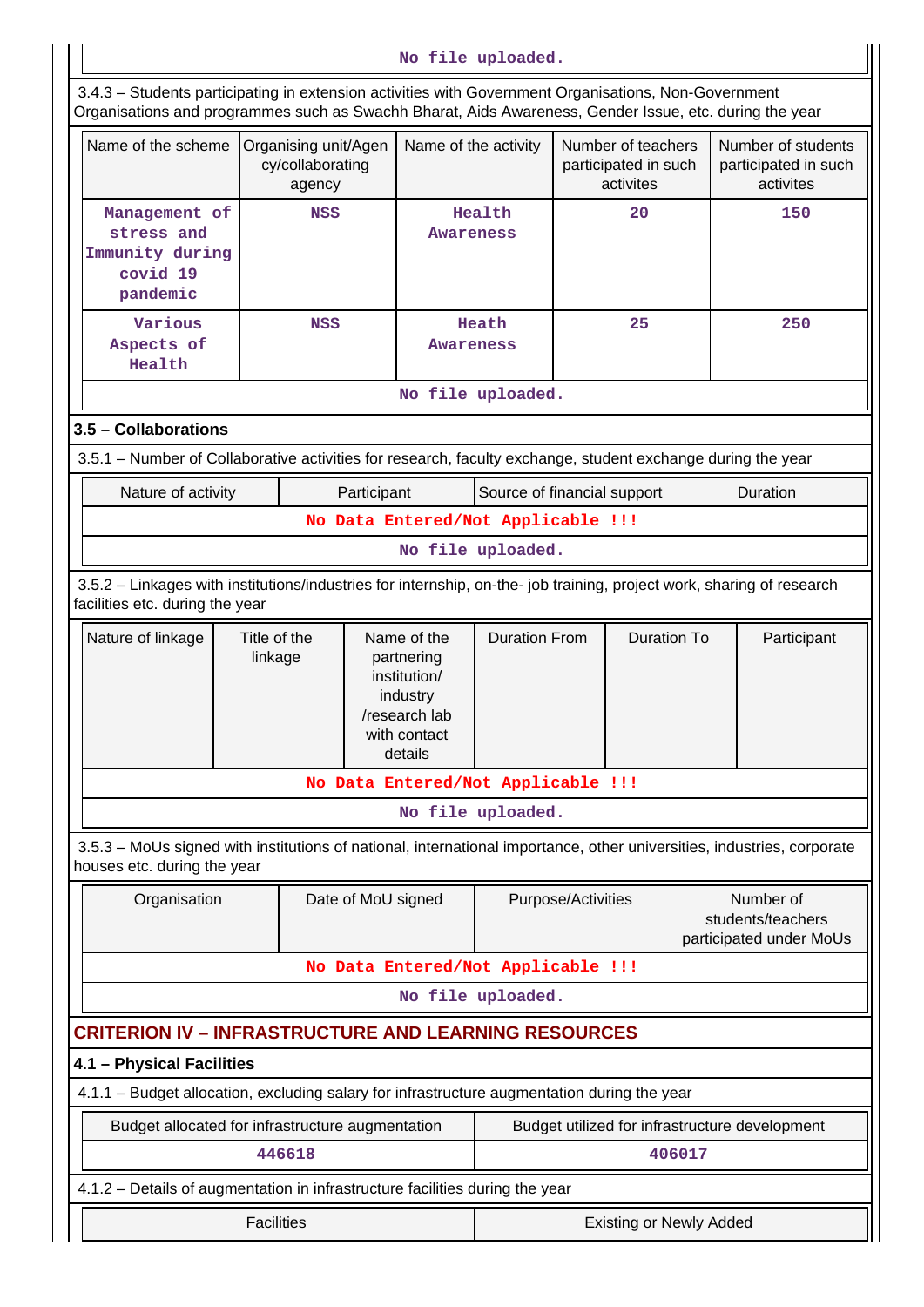|                                                                                                                                                                                                                                                         |                              | Campus Area             |          |                                             |                            | Existing                |                                          |                 |          |                                                   |         |               |
|---------------------------------------------------------------------------------------------------------------------------------------------------------------------------------------------------------------------------------------------------------|------------------------------|-------------------------|----------|---------------------------------------------|----------------------------|-------------------------|------------------------------------------|-----------------|----------|---------------------------------------------------|---------|---------------|
|                                                                                                                                                                                                                                                         |                              | Class rooms             |          |                                             |                            | Existing                |                                          |                 |          |                                                   |         |               |
|                                                                                                                                                                                                                                                         |                              | Laboratories            |          |                                             |                            | Existing                |                                          |                 |          |                                                   |         |               |
|                                                                                                                                                                                                                                                         |                              | Seminar Halls           |          |                                             |                            | Existing                |                                          |                 |          |                                                   |         |               |
|                                                                                                                                                                                                                                                         |                              |                         |          | Classrooms with LCD facilities              |                            |                         |                                          |                 | Existing |                                                   |         |               |
|                                                                                                                                                                                                                                                         |                              |                         |          | Seminar halls with ICT facilities           |                            |                         |                                          |                 | Existing |                                                   |         |               |
|                                                                                                                                                                                                                                                         |                              |                         |          | Classrooms with Wi-Fi OR LAN                |                            |                         |                                          |                 | Existing |                                                   |         |               |
|                                                                                                                                                                                                                                                         |                              | Laboratories            |          |                                             |                            |                         |                                          | Newly Added     |          |                                                   |         |               |
|                                                                                                                                                                                                                                                         |                              |                         |          |                                             | No file uploaded.          |                         |                                          |                 |          |                                                   |         |               |
| 4.2 - Library as a Learning Resource                                                                                                                                                                                                                    |                              |                         |          |                                             |                            |                         |                                          |                 |          |                                                   |         |               |
| 4.2.1 - Library is automated {Integrated Library Management System (ILMS)}                                                                                                                                                                              |                              |                         |          |                                             |                            |                         |                                          |                 |          |                                                   |         |               |
|                                                                                                                                                                                                                                                         | Name of the ILMS<br>software |                         |          | Nature of automation (fully<br>or patially) |                            |                         | Version                                  |                 |          | Year of automation                                |         |               |
|                                                                                                                                                                                                                                                         | Auto-Lib                     |                         |          | Partially                                   |                            |                         | 1.2                                      |                 |          |                                                   | 2017    |               |
| 4.2.2 - Library Services                                                                                                                                                                                                                                |                              |                         |          |                                             |                            |                         |                                          |                 |          |                                                   |         |               |
| Library<br>Service Type                                                                                                                                                                                                                                 |                              |                         | Existing |                                             |                            | Newly Added             |                                          |                 |          | Total                                             |         |               |
| Text<br><b>Books</b>                                                                                                                                                                                                                                    |                              | 27000                   |          | Nill                                        |                            | Nill                    | <b>Nill</b>                              |                 | 27000    |                                                   |         | Nill          |
| Reference<br><b>Books</b>                                                                                                                                                                                                                               | 250                          |                         |          | <b>Nill</b>                                 |                            | Nill<br>Nill            |                                          |                 | 250      |                                                   |         | Nill          |
| Journals                                                                                                                                                                                                                                                |                              | 300                     |          | <b>Nill</b>                                 |                            | <b>Nill</b>             | <b>Nill</b>                              |                 | 300      |                                                   |         | Nill          |
| Library<br>Automation                                                                                                                                                                                                                                   |                              | 1                       |          | Nill                                        |                            | <b>Nill</b>             | Nill                                     |                 | 1        |                                                   |         | Nill          |
|                                                                                                                                                                                                                                                         |                              |                         |          |                                             | No file uploaded.          |                         |                                          |                 |          |                                                   |         |               |
| 4.2.3 - E-content developed by teachers such as: e-PG- Pathshala, CEC (under e-PG- Pathshala CEC (Under<br>Graduate) SWAYAM other MOOCs platform NPTEL/NMEICT/any other Government initiatives & institutional<br>(Learning Management System (LMS) etc |                              |                         |          |                                             |                            |                         |                                          |                 |          |                                                   |         |               |
|                                                                                                                                                                                                                                                         | Name of the Teacher          |                         |          | Name of the Module                          |                            |                         | Platform on which module<br>is developed |                 |          | Date of launching e-                              | content |               |
|                                                                                                                                                                                                                                                         |                              |                         |          |                                             |                            |                         | No Data Entered/Not Applicable !!!       |                 |          |                                                   |         |               |
|                                                                                                                                                                                                                                                         |                              |                         |          |                                             | No file uploaded.          |                         |                                          |                 |          |                                                   |         |               |
| 4.3 - IT Infrastructure                                                                                                                                                                                                                                 |                              |                         |          |                                             |                            |                         |                                          |                 |          |                                                   |         |               |
| 4.3.1 - Technology Upgradation (overall)                                                                                                                                                                                                                |                              |                         |          |                                             |                            |                         |                                          |                 |          |                                                   |         |               |
| <b>Type</b>                                                                                                                                                                                                                                             | <b>Total Co</b><br>mputers   | Computer<br>Lab         |          | Internet                                    | <b>Browsing</b><br>centers | Computer<br>Centers     | Office                                   | Departme<br>nts |          | Available<br><b>Bandwidt</b><br>h (MBPS/<br>GBPS) |         | <b>Others</b> |
| Existin<br>g                                                                                                                                                                                                                                            | 80                           | $\overline{a}$          |          | $\overline{2}$                              | 1                          | $\mathbf{1}$            | 10                                       | 21              |          | 60                                                |         | $\mathbf 0$   |
| Added                                                                                                                                                                                                                                                   | 28                           | $\overline{\mathbf{2}}$ |          | $\mathbf 0$                                 | $\mathbf 0$                | $\mathbf{1}$            | $\mathbf{0}$                             | $\mathbf{0}$    |          | $\mathbf{0}$                                      |         | $\mathbf 0$   |
| Total                                                                                                                                                                                                                                                   | 108                          | 4                       |          | $\overline{\mathbf{2}}$                     | 1                          | $\overline{\mathbf{2}}$ | 10                                       | 21              |          | 60                                                |         | 0             |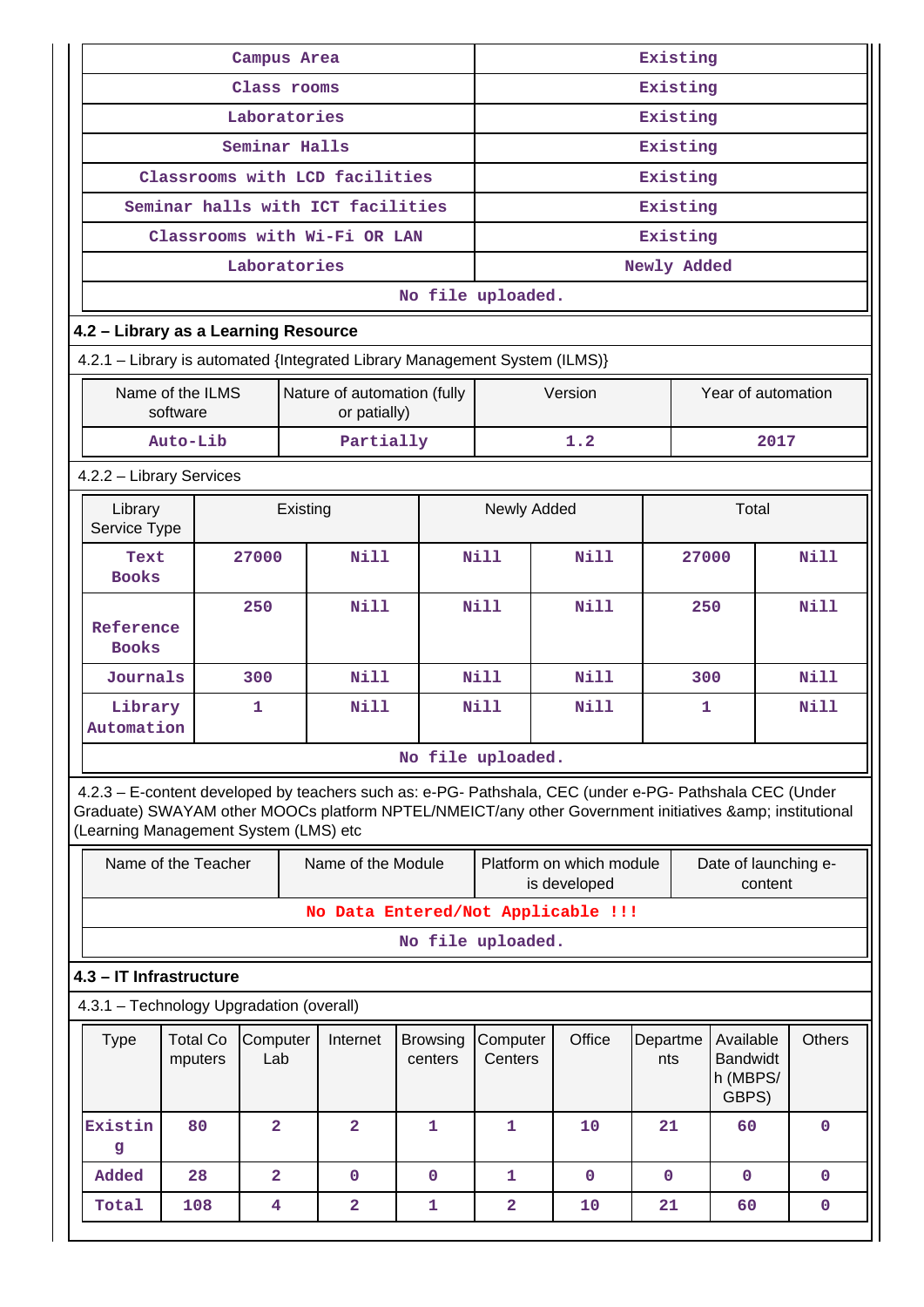4.3.2 – Bandwidth available of internet connection in the Institution (Leased line) **60 MBPS/ GBPS** 4.3.3 – Facility for e-content Name of the e-content development facility Frovide the link of the videos and media centre and recording facility **No Data Entered/Not Applicable !!! 4.4 – Maintenance of Campus Infrastructure** 4.4.1 – Expenditure incurred on maintenance of physical facilities and academic support facilities, excluding salary component, during the year Assigned Budget on academic facilities Expenditure incurred on maintenance of academic facilities Assigned budget on physical facilities Expenditure incurredon maintenance of physical facilites  **854883 777167 1100676 1000615** 4.4.2 – Procedures and policies for maintaining and utilizing physical, academic and support facilities - laboratory, library, sports complex, computers, classrooms etc. (maximum 500 words) (information to be available in institutional Website, provide link) **Procedures and policies for maintaining and utilizing physical, academic and support facilities are as follows: BUILDING INFRASTRUCTURE- The college Building Committee looks after the maintenance, repair and constructional works inside the campus. Construction, repair and maintenance of the building and physical infrastructure like water supply, power supply and gas supply are looked after by this committee. For maintenance of civil and electrical works, a college staff is assigned by the college authority to verify the work done by the contractors. All works have been done through tender system as per the standard norms and all minor faults has been taken care by hired technicians, carpenters, plumbers. Maintenance of toilets and other service areas have been outsourced through outsourcing agencies as per the norms prescribed by the university administration.** <https://samcpatna.ac.in/iqac/> **CRITERION V – STUDENT SUPPORT AND PROGRESSION 5.1 – Student Support** 5.1.1 – Scholarships and Financial Support Name/Title of the scheme Number of students Amount in Rupees **Financial Support from institution PMS / NSP 10 150000 Financial Support from Other Sources a**) National **NSP** 235 235000 **b**)International **Nill** Nill Nill Nill Nill **No file uploaded.** 5.1.2 – Number of capability enhancement and development schemes such as Soft skill development, Remedial coaching, Language lab, Bridge courses, Yoga, Meditation, Personal Counselling and Mentoring etc., Name of the capability enhancement scheme Date of implemetation | Number of students enrolled Agencies involved **No Data Entered/Not Applicable !!!**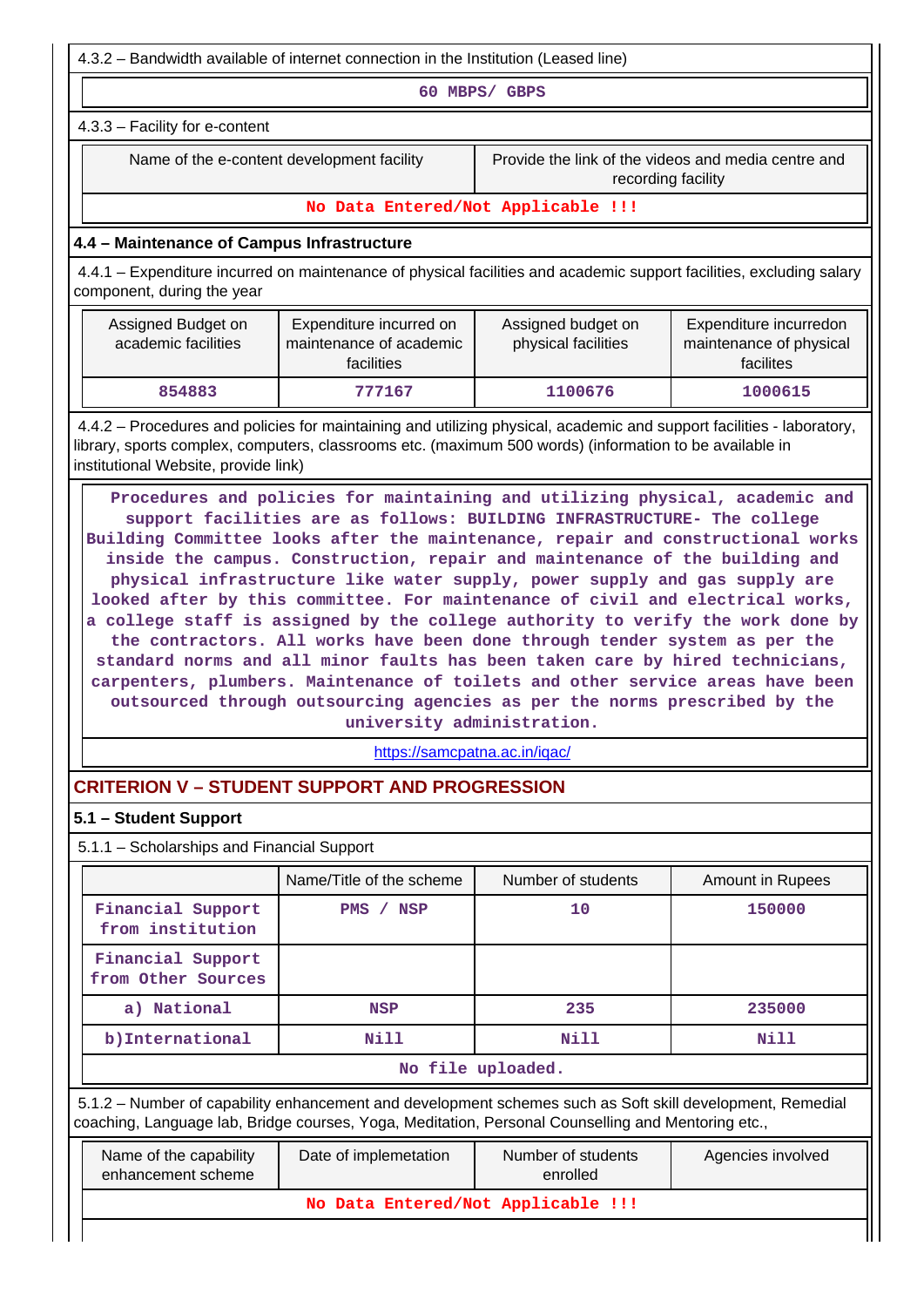| No file uploaded. |  |
|-------------------|--|
|-------------------|--|

 5.1.3 – Students benefited by guidance for competitive examinations and career counselling offered by the institution during the year

| Year                                                                                                                                                                                   | Name of the<br>scheme                                       | Number of<br>benefited<br>students for<br>competitive<br>examination | Number of<br>benefited<br>students by<br>career<br>counseling<br>activities | Number of<br>students who<br>have passedin<br>the comp. exam | Number of<br>studentsp placed       |  |  |  |
|----------------------------------------------------------------------------------------------------------------------------------------------------------------------------------------|-------------------------------------------------------------|----------------------------------------------------------------------|-----------------------------------------------------------------------------|--------------------------------------------------------------|-------------------------------------|--|--|--|
| 2019                                                                                                                                                                                   | Career<br>Counselling                                       | 25                                                                   | 25                                                                          | 21                                                           | 21                                  |  |  |  |
|                                                                                                                                                                                        |                                                             |                                                                      | No file uploaded.                                                           |                                                              |                                     |  |  |  |
| 5.1.4 - Institutional mechanism for transparency, timely redressal of student grievances, Prevention of sexual<br>harassment and ragging cases during the year                         |                                                             |                                                                      |                                                                             |                                                              |                                     |  |  |  |
| Total grievances received                                                                                                                                                              |                                                             | Number of grievances redressed                                       |                                                                             | Avg. number of days for grievance<br>redressal               |                                     |  |  |  |
|                                                                                                                                                                                        | 48                                                          |                                                                      | 47                                                                          |                                                              | 10                                  |  |  |  |
| 5.2 - Student Progression                                                                                                                                                              |                                                             |                                                                      |                                                                             |                                                              |                                     |  |  |  |
| 5.2.1 - Details of campus placement during the year                                                                                                                                    |                                                             |                                                                      |                                                                             |                                                              |                                     |  |  |  |
|                                                                                                                                                                                        | On campus                                                   |                                                                      |                                                                             | Off campus                                                   |                                     |  |  |  |
| Nameof<br>organizations<br>visited                                                                                                                                                     | Number of<br>students<br>participated                       | Number of<br>stduents placed                                         | Nameof<br>organizations<br>visited                                          | Number of<br>students<br>participated                        | Number of<br>stduents placed        |  |  |  |
|                                                                                                                                                                                        | No Data Entered/Not Applicable !!!                          |                                                                      |                                                                             |                                                              |                                     |  |  |  |
|                                                                                                                                                                                        | No file uploaded.                                           |                                                                      |                                                                             |                                                              |                                     |  |  |  |
| 5.2.2 - Student progression to higher education in percentage during the year                                                                                                          |                                                             |                                                                      |                                                                             |                                                              |                                     |  |  |  |
| Year                                                                                                                                                                                   | Number of<br>students<br>enrolling into<br>higher education | Programme<br>graduated from                                          | Depratment<br>graduated from                                                | Name of<br>institution joined                                | Name of<br>programme<br>admitted to |  |  |  |
|                                                                                                                                                                                        |                                                             |                                                                      | No Data Entered/Not Applicable !!!                                          |                                                              |                                     |  |  |  |
|                                                                                                                                                                                        |                                                             |                                                                      | No file uploaded.                                                           |                                                              |                                     |  |  |  |
| 5.2.3 - Students qualifying in state/ national/ international level examinations during the year<br>(eg:NET/SET/SLET/GATE/GMAT/CAT/GRE/TOFEL/Civil Services/State Government Services) |                                                             |                                                                      |                                                                             |                                                              |                                     |  |  |  |
|                                                                                                                                                                                        | <b>Items</b>                                                |                                                                      |                                                                             | Number of students selected/ qualifying                      |                                     |  |  |  |
|                                                                                                                                                                                        |                                                             |                                                                      | No Data Entered/Not Applicable !!!                                          |                                                              |                                     |  |  |  |
|                                                                                                                                                                                        |                                                             |                                                                      | No file uploaded.                                                           |                                                              |                                     |  |  |  |
| 5.2.4 - Sports and cultural activities / competitions organised at the institution level during the year                                                                               |                                                             |                                                                      |                                                                             |                                                              |                                     |  |  |  |
| Activity                                                                                                                                                                               |                                                             | Level                                                                |                                                                             | <b>Number of Participants</b>                                |                                     |  |  |  |
| Championship                                                                                                                                                                           | Inter College Kho-Kho                                       |                                                                      | PP University<br>30                                                         |                                                              |                                     |  |  |  |
| Seasonal songs of Bihar                                                                                                                                                                | Lecture by Dr. Shanti<br>jain on popular folk and           |                                                                      | Institutional Level                                                         |                                                              | 15                                  |  |  |  |
|                                                                                                                                                                                        |                                                             |                                                                      | No file uploaded.                                                           |                                                              |                                     |  |  |  |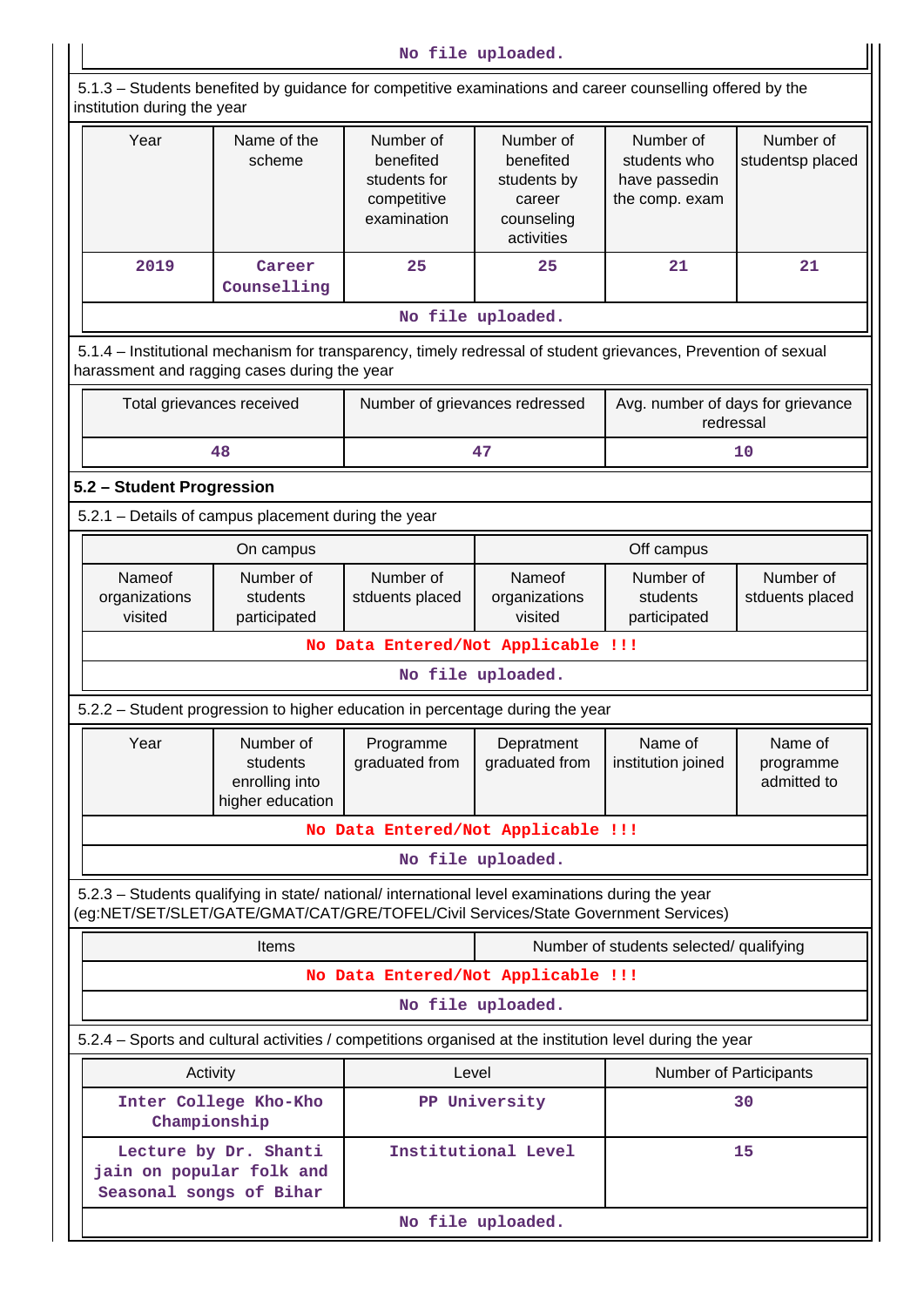### **5.3 – Student Participation and Activities**

 5.3.1 – Number of awards/medals for outstanding performance in sports/cultural activities at national/international level (award for a team event should be counted as one)

| Year                               | Name of the<br>award/medal | National/<br>Internaional | Number of<br>awards for<br>Sports | Number of<br>awards for<br>Cultural | Student ID<br>number | Name of the<br>student |  |  |
|------------------------------------|----------------------------|---------------------------|-----------------------------------|-------------------------------------|----------------------|------------------------|--|--|
| No Data Entered/Not Applicable !!! |                            |                           |                                   |                                     |                      |                        |  |  |
| No file uploaded.                  |                            |                           |                                   |                                     |                      |                        |  |  |

5.3.2 – Activity of Student Council & amp; representation of students on academic & amp; administrative bodies/committees of the institution (maximum 500 words)

 **The College has an active association of students. The members of the association are elected through democratic process of election in which students cast their votes to the candidates of their choice. The association consists of President, Vice President, Secretary, Joint Secretary, members of the council. The association is monitored by senior faculty members who are responsible for the smooth conduct of the association meetings and events. The association plays a dominant role in many activities related to fine arts, sports and other co-curricular activities of the department and the students. Various co-curricular activities organized by the association include Special Lectures by experts, Seminars, Workshops, Symposium, National Level Conference and Intercollegiate meet to develop the personality and skills of the student's ability. Eminent speakers and industrialists deliver speeches on topics relevant to current educational scenario. The members of the association also observe important days like National Festivals, Birth/Death Anniversaries of important leaders, International Women's Day, International Yoga Day, Sports Day, Nonviolence Day, Teachers Day, Freshers Day, Farewell Party, World Literacy Day, World AIDS Day, World Kidney Day etc. They also organize cultural festivals like Inter-collegiate Meet and College Foundation Day. Student representatives actively participate in various activities. They help in coordinating all the events related to academia, other co-curricular activities, as per the directives of teaching faculty. They do a lot of academic administrative work by taking the help of other students.**

### **5.4 – Alumni Engagement**

5.4.1 – Whether the institution has registered Alumni Association?

 **No**

5.4.2 – No. of enrolled Alumni:

**50**

5.4.3 – Alumni contribution during the year (in Rupees) :

**0**

5.4.4 – Meetings/activities organized by Alumni Association :

**2**

### **CRITERION VI – GOVERNANCE, LEADERSHIP AND MANAGEMENT**

**6.1 – Institutional Vision and Leadership**

 6.1.1 – Mention two practices of decentralization and participative management during the last year (maximum 500 words)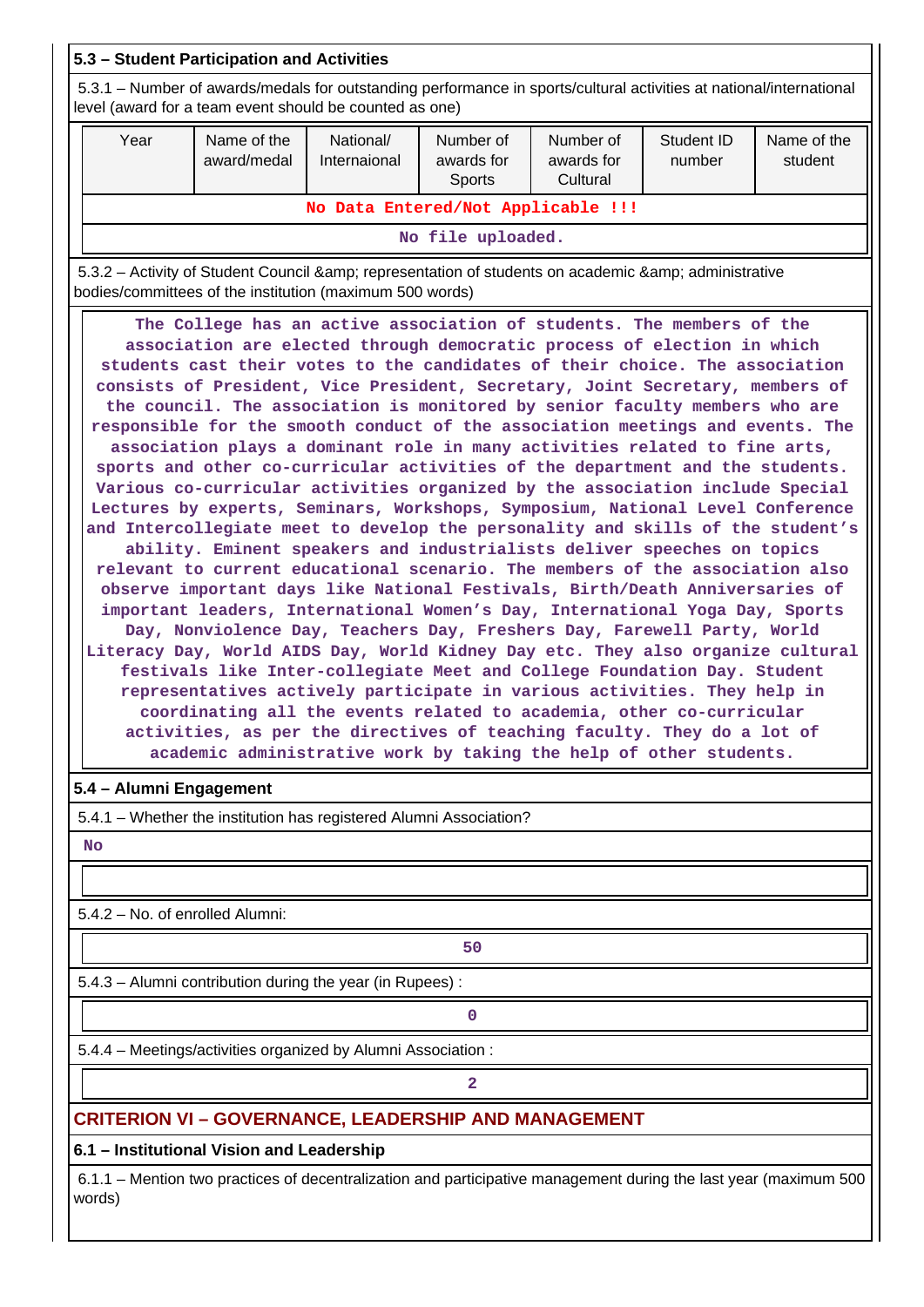**To run a College in a better way, a combined effort of Principal, teaching, non teaching staff and students is needed. For decentralizing and bear with the administrative load of the Head of the institution and changing the working style, teachers and students have given right and share in day-to-day functioning of the college. The motto behind this thought is to take quick decision and create a sense of attachment among the stakeholders for the institution. It also inculcates a participatory environment ensuring that every individual gets an opportunity to evolve and grow. All the Departments and faculty members work independently and function according to the requirement of the curriculum. They have given free hand to decide the course of student eccentric activities, lectures and programmes for their evaluation. To promote the research activity, faculty members guide the CPE projects of the students and keep close contact with the students. Dissertations are made core paper in the PG Programmes, so the students are allotted their research supervisors and they work with those faculty members. Student–Faculty meetings are convened regularly. Department wise meeting between the faculty and Principal also take place regularly. Departmental Council meets regularly. Faculty members have representation in various committees as IQAC, Grievance Redressal Cell, Anti-Ragging Committee, Internal Complaints Committee, College Purchase Committee, General Body, Advisory Committee, Development-cum-finance Committee, and Committee for SC/ST, Magazine Committee, Library Committee, Research Journal Committee, Sports Committee, Time- Table Committee etc.).Various cells are formed at the level of Students, Parents and Alumna The different cells are Students' Grievance Redressal Cell, Staff and Teachers' Grievance Redressal Cell, Anti Ragging Cell, Sexual Harassment Cell, Gender Cell, Minority Cell, Legal Cell, OBC Cell etc. To facilitate greater participation of students in the administrative and governance process of the College. Under this effort, students would be selected through a Cabinet Election in which they are selected by entire students. The Student Cabinet takes care of the overall discipline, co-curricular activities organized in the collage and helps in smooth functioning of the college administration. Students have their presence in IQAC too. Students have plenty of opportunities to show their talents in different field.**

6.1.2 – Does the institution have a Management Information System (MIS)?

### **No. 2. In the case of the case of the case of the case of the case of the case of the case of the case of the case of the case of the case of the case of the case of the case of the case of the case of the case of the cas**

#### **6.2 – Strategy Development and Deployment**

6.2.1 – Quality improvement strategies adopted by the institution for each of the following (with in 100 words each):

| <b>Strategy Type</b>                 | Details                                                                                                                                                                                                                                                                                                                                                                                                                           |
|--------------------------------------|-----------------------------------------------------------------------------------------------------------------------------------------------------------------------------------------------------------------------------------------------------------------------------------------------------------------------------------------------------------------------------------------------------------------------------------|
| Admission of Students                | The enrolment process of the<br>Institution is fully transparent and<br>follows the quidelines of Patliputra<br>University, Patna including the<br>Reservation Policy of Central Govt. and<br>Govt. of Bihar. Students from different<br>community backgrounds have been<br>enrolled in every academic session.<br>Students are trained and prepared to<br>face challenges of modern era through<br>value-based education system. |
| Industry Interaction / Collaboration | Industry interaction is a part of<br>institution activities. Every year,<br>institution makes the plan of Industry<br>Interaction. The student of different<br>departments goes to the concerning                                                                                                                                                                                                                                 |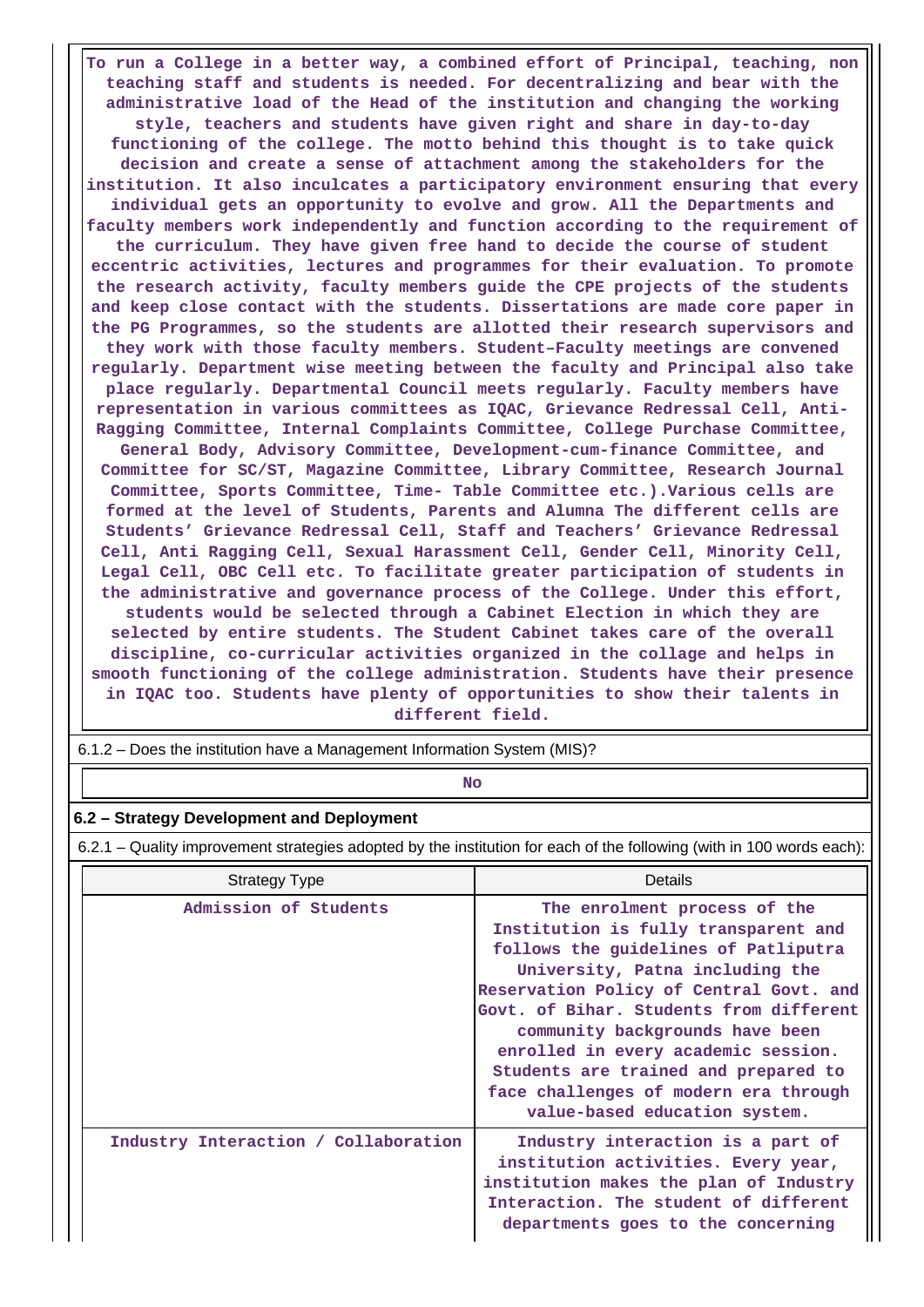|                                                               | industry and gate the knowledge about<br>industry.                                                                                                                                                                                                                                                                                                                                                                                                                                                                                                                                                                                                                                                                                                                                                                                                                                                                                                                                                                                             |
|---------------------------------------------------------------|------------------------------------------------------------------------------------------------------------------------------------------------------------------------------------------------------------------------------------------------------------------------------------------------------------------------------------------------------------------------------------------------------------------------------------------------------------------------------------------------------------------------------------------------------------------------------------------------------------------------------------------------------------------------------------------------------------------------------------------------------------------------------------------------------------------------------------------------------------------------------------------------------------------------------------------------------------------------------------------------------------------------------------------------|
| Human Resource Management                                     | The development of human resource is<br>essential for the advancement of any<br>institution. Measures have been taken<br>to improve the working environment of<br>students, faculty and non-teaching<br>staffs. Recruitment of the faculty<br>members are onus of the University<br>Service Commission. In the light of the<br>crunch of teaching and non-teaching<br>staff members, University appoints well<br>qualified guest teachers on contract<br>basis following the UGC norms. College<br>engages some part time guest faculties<br>on lecture basis remuneration to<br>provide quality education to the<br>students. College conducts seminars,<br>workshops, orientation programmes, ICT<br>based teaching-learning and quality<br>enhancement programmes to enrich the<br>skill of faculty and non-teaching<br>staffs. Adequate facilities and cordial<br>atmosphere have been provided by the<br>institution, so that all the teaching<br>and non-teaching staff can work<br>efficiently to maintain the educational<br>standard. |
| Library, ICT and Physical<br>Infrastructure / Instrumentation | There is a facility of library and<br>reading room for at least 20 students<br>which is maintained in a large capacity<br>and equipped with approx. 27000 books<br>related to all courses of study. The<br>library has photocopying facility and<br>computer with internet<br>facility/connectivity for the use of<br>faculty and student-teachers. ICT Lab<br>is equipped with T.V., VCR, Projector,<br>Amplifier and Microphone to facilitate<br>experiments related to electronic<br>media. These equipments also<br>familiarize the students in their use<br>as teaching aids. 15 computers with<br>internet Wi-Fi connectivity make<br>maximum use of it every day. Other<br>peripherals like printers and adequate<br>types of software are also available.<br>For physical Education college has<br>appointed a full time physical<br>education teacher.                                                                                                                                                                                |
| Research and Development                                      | IQAC and Research Resources Committee<br>had given special emphasis on promotion<br>and development of quality research<br>among faculty members and students. The<br>college provides necessary support for<br>research and development activities for<br>the students. Some of the faculty                                                                                                                                                                                                                                                                                                                                                                                                                                                                                                                                                                                                                                                                                                                                                   |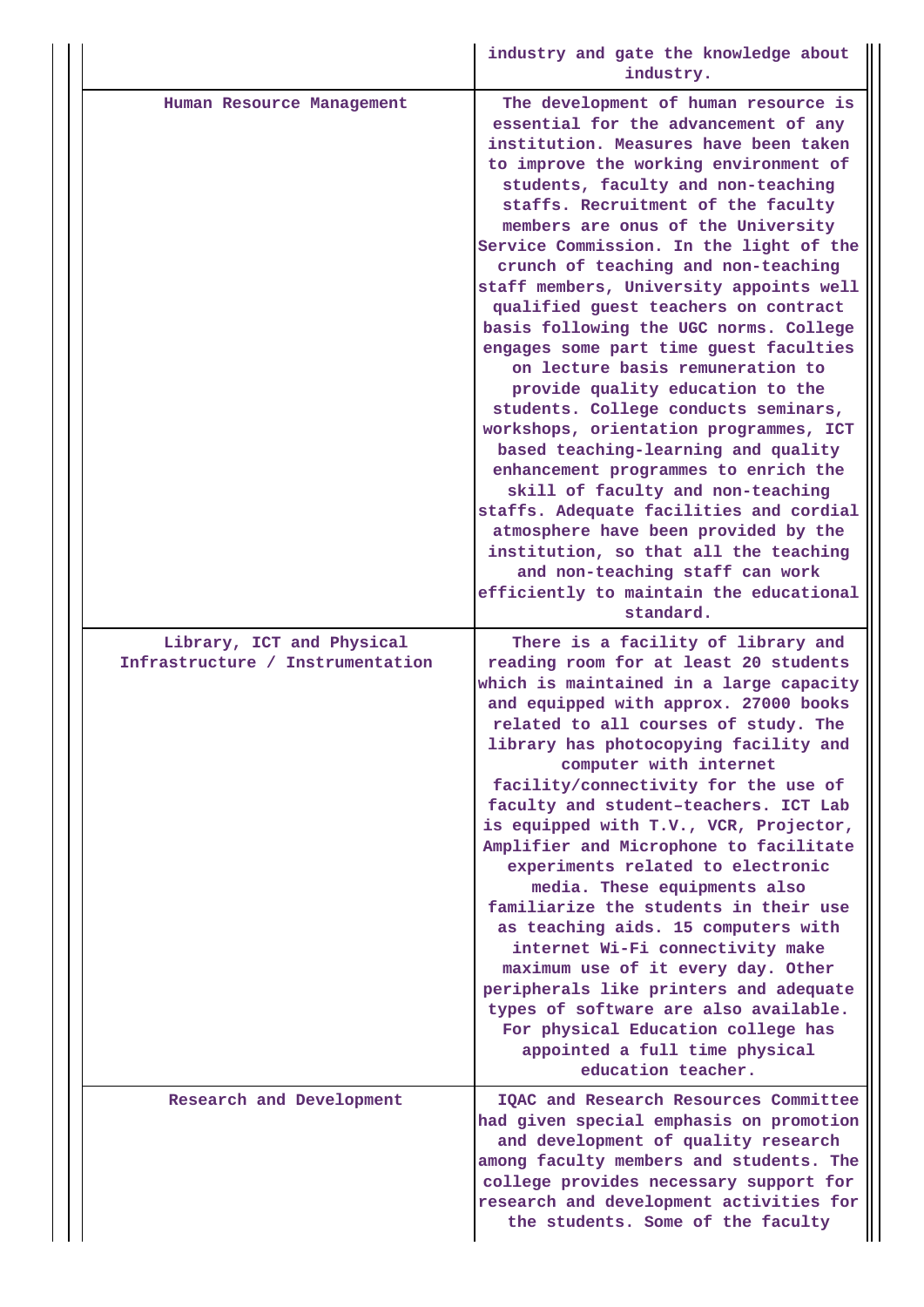|                            | members have got major and minor<br>projects which are funded by UGC, DST<br>and other funding agencies. Many of the<br>faculty members are guiding students<br>for a Ph.D. degree. To spread awareness<br>and cultivate interest in research,<br>Workshops/Seminars/ Conferences are<br>organized on regular basis. Students<br>from UG and PG courses have been guided<br>by faculty for CPE Projects on<br>different current and relevant topics.<br>The faculty members have been<br>encouraged to participate in National<br>and International seminar and paper<br>presentation. IQAC organizes seminars<br>and workshops in collaboration with<br>reputed organizations. The research<br>papers presented in the Seminars and<br>projects undertaken by the students are<br>published in College Magazine LADLI. |
|----------------------------|-------------------------------------------------------------------------------------------------------------------------------------------------------------------------------------------------------------------------------------------------------------------------------------------------------------------------------------------------------------------------------------------------------------------------------------------------------------------------------------------------------------------------------------------------------------------------------------------------------------------------------------------------------------------------------------------------------------------------------------------------------------------------------------------------------------------------|
| Examination and Evaluation | The University conducts the semester<br>end and final exams for UG and PG<br>Courses. It includes the theory and<br>practical examinations both. Continuous<br>evaluation is done throughout the<br>session by taking tests, assignments,<br>presentations and projects in PG<br>courses. Continuous internal evaluation<br>is done and the marks of every<br>evaluation are included in the final<br>score of each semester. During the<br>pandemic new methods of evaluation like<br>developing quiz, presentations and<br>using Google classroom to collect and<br>evaluate assignments were adopted. The<br>paper setting, moderation and<br>evaluation work were done by the<br>faculty members.                                                                                                                   |
| Curriculum Development     | The Curriculum of UG and PG courses<br>have been prepared by the Patliputra<br>University, Patna Academic Council in<br>consultation with the Departmental<br>Council and experts from academic and<br>professional fields, considering the<br>demand and contemporary trends. In<br>college, the curriculum is implemented<br>efficiently through conventional<br>classroom teaching, Smart classes,<br>laboratory work, assignments, group<br>discussions, seminars, workshops etc.<br>eresources/ ICT infrastructure was<br>extensively used for teaching and<br>additional information sharing.                                                                                                                                                                                                                     |
| Teaching and Learning      | Teaching learning activities aim to<br>promote active participation of<br>students and motivate them to think on<br>the contemporary global, cultural and                                                                                                                                                                                                                                                                                                                                                                                                                                                                                                                                                                                                                                                               |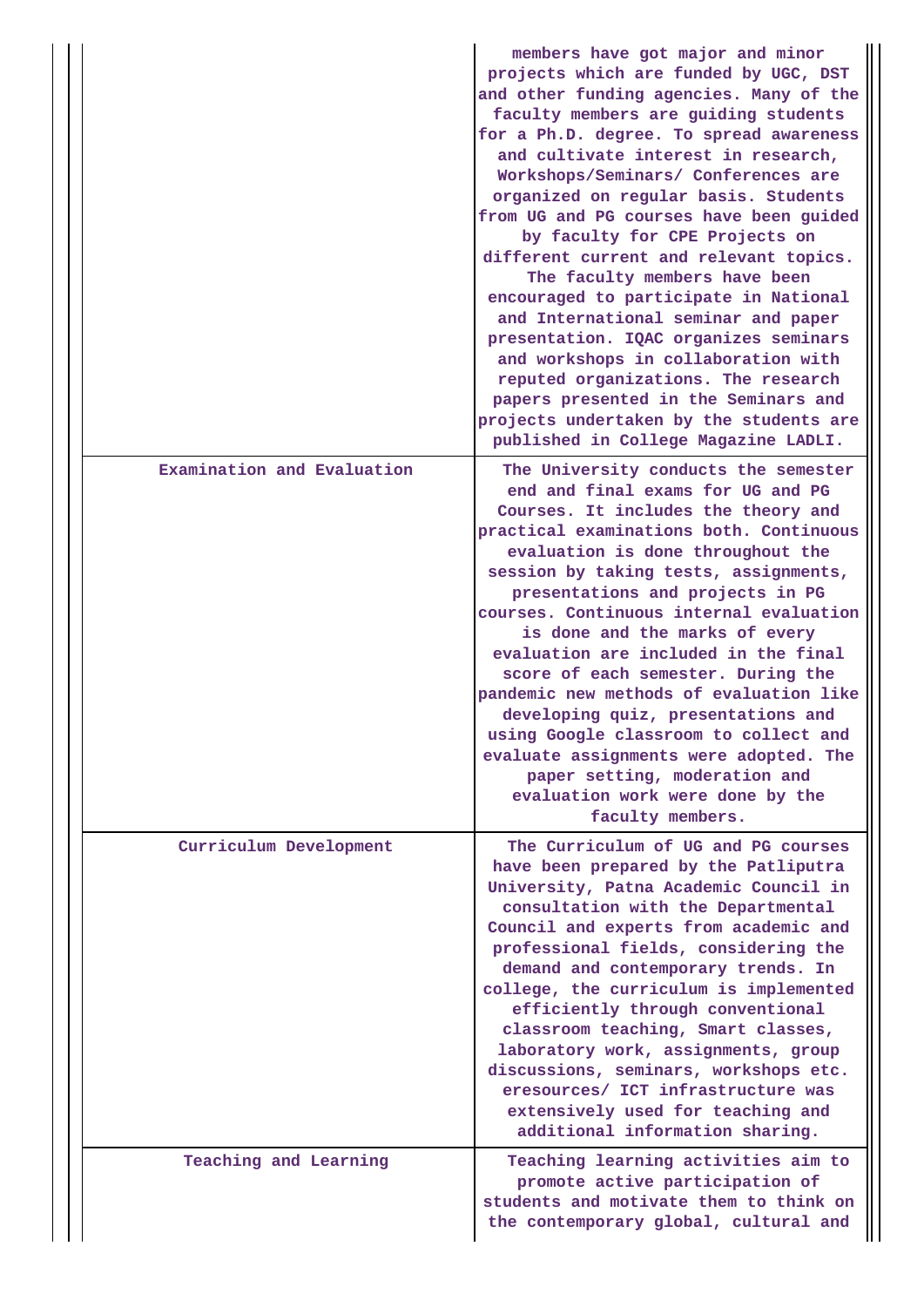|                                                                | national applicability through the use  |
|----------------------------------------------------------------|-----------------------------------------|
|                                                                | of live teaching, sharing study         |
|                                                                | material, assignments and conducting    |
|                                                                | tests. The faculty engaged with the     |
|                                                                | students beside regular lectures,       |
|                                                                | tutorials and demonstrations to enhance |
|                                                                | the knowledge and understanding of the  |
|                                                                | subjects. Student centric teaching      |
|                                                                | methods are adopted for effective       |
|                                                                | delivery of the subject knowledge to    |
|                                                                | the students. Along with conventional   |
|                                                                | teaching method of blackboard teaching, |
|                                                                | various ICT tools such as workshops,    |
|                                                                | seminars, power point presentations and |
|                                                                | other e-resources are used to impart    |
|                                                                | the knowledge. Online teaching and      |
|                                                                | learning process was adopted during     |
|                                                                | lockdown in which online discussion of  |
|                                                                | topics and interactions with the        |
|                                                                | students were included. To make the     |
|                                                                | classroom teaching live, various Audio  |
|                                                                | visuals aids, quiz and PowerPoint       |
|                                                                | presentations were extensively used by  |
|                                                                | faculty members. Platforms like Zoom,   |
|                                                                | Google Meet and Cisco Webex were used   |
|                                                                | for online teaching. Project work is    |
|                                                                | routinely allotted to students as they  |
|                                                                | are the part of their curriculum, to    |
|                                                                | promote original thinking and enhance   |
|                                                                | their knowledge in that particular      |
|                                                                | subject. Prominent academicians and     |
|                                                                | expert speakers of various fields time  |
|                                                                | to time visit in the college to give    |
|                                                                | lectures on their expertise. Teaching   |
|                                                                | lessons are prepared as per the         |
|                                                                | curriculum and academic calendar in     |
|                                                                | keeping view of the student's           |
|                                                                | interests, abilities and skills so that |
|                                                                | their performance can be enhanced.      |
| 6.2.2 – Implementation of e-governance in areas of operations: |                                         |

| E-governace area              | Details                                                                                                                                                                                                                                                                                                       |  |  |  |  |
|-------------------------------|---------------------------------------------------------------------------------------------------------------------------------------------------------------------------------------------------------------------------------------------------------------------------------------------------------------|--|--|--|--|
| Planning and Development      | All the information regarding the<br>student admissions, activities on the<br>campus, future plans etc. are displayed<br>on college website.                                                                                                                                                                  |  |  |  |  |
| Finance and Accounts          | Fee payments are done online. Tenders<br>and work orders have been displayed on<br>the College website.                                                                                                                                                                                                       |  |  |  |  |
| Student Admission and Support | The admission process is completely<br>online and it is done through the<br>admission portal of Jai Prakash<br>University, Chapra. Students are<br>selected on basis of their performance<br>in the eligibility exam passed and<br>preference of colleges opted on<br>University Portal, get selected and the |  |  |  |  |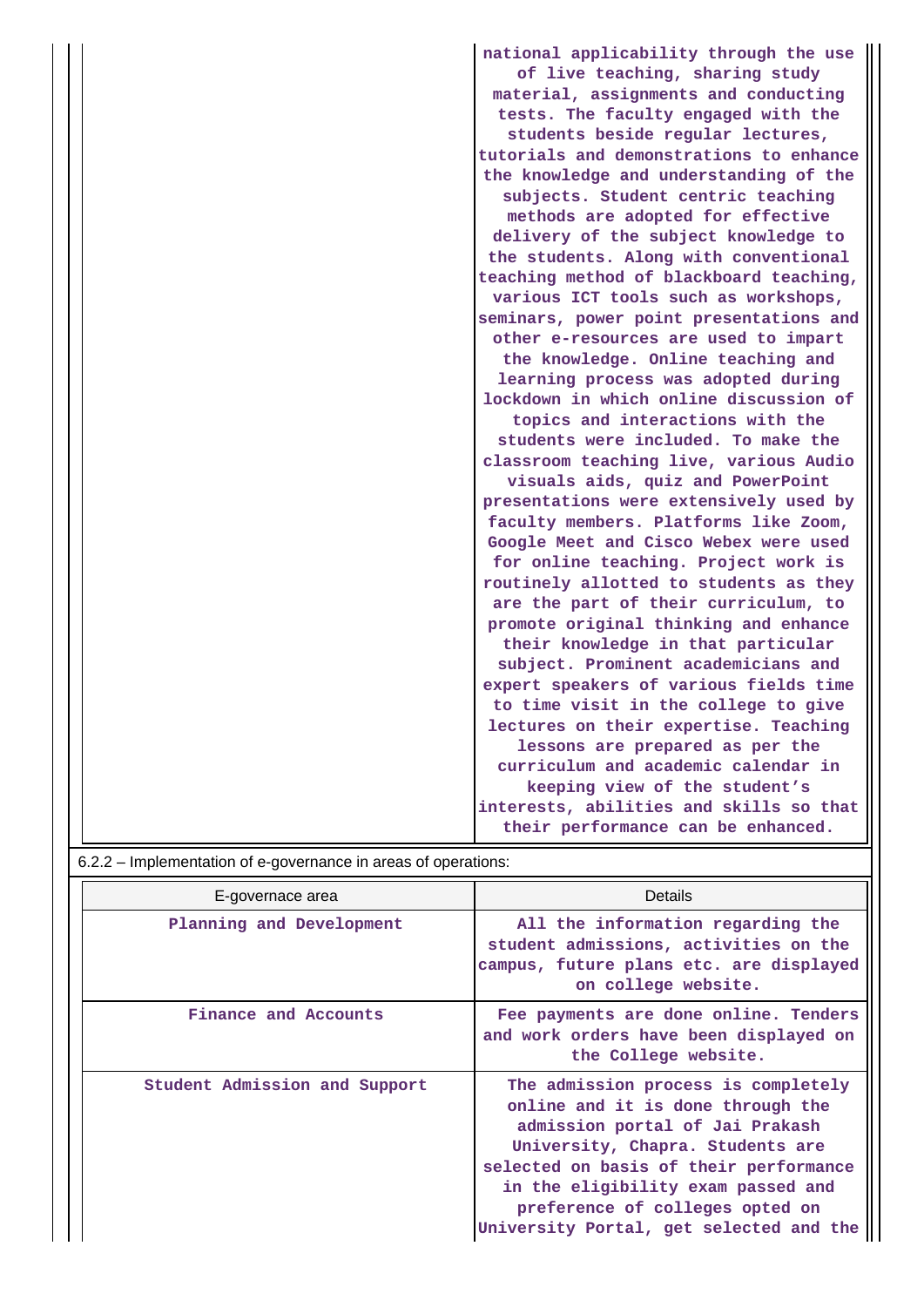|                                                                                                                                                         |                                      | informed about the Results and<br>admission cut-off lists through the<br>College/University website itself. All<br>forms like feedback form, students<br>grievance form, examination form,<br>transfer certificate/migration<br>certificate are available on<br>college/University website. |  |  |  |  |  |  |  |  |
|---------------------------------------------------------------------------------------------------------------------------------------------------------|--------------------------------------|---------------------------------------------------------------------------------------------------------------------------------------------------------------------------------------------------------------------------------------------------------------------------------------------|--|--|--|--|--|--|--|--|
|                                                                                                                                                         | Examination                          | All the information regarding the<br>examination schedule including the<br>results are displayed on the website.                                                                                                                                                                            |  |  |  |  |  |  |  |  |
|                                                                                                                                                         | 6.3 - Faculty Empowerment Strategies |                                                                                                                                                                                                                                                                                             |  |  |  |  |  |  |  |  |
| 6.3.1 – Teachers provided with financial support to attend conferences / workshops and towards membership fee<br>of professional bodies during the year |                                      |                                                                                                                                                                                                                                                                                             |  |  |  |  |  |  |  |  |
|                                                                                                                                                         |                                      |                                                                                                                                                                                                                                                                                             |  |  |  |  |  |  |  |  |

|  | Year                               | Name of Teacher     | Name of conference/                 | Name of the           | Amount of support |  |  |  |  |
|--|------------------------------------|---------------------|-------------------------------------|-----------------------|-------------------|--|--|--|--|
|  |                                    |                     | workshop attended                   | professional body for |                   |  |  |  |  |
|  |                                    | for which financial | which membership                    |                       |                   |  |  |  |  |
|  |                                    |                     | fee is provided<br>support provided |                       |                   |  |  |  |  |
|  | No Data Entered/Not Applicable !!! |                     |                                     |                       |                   |  |  |  |  |

**No file uploaded.**

 6.3.2 – Number of professional development / administrative training programmes organized by the College for teaching and non teaching staff during the year

| Year | Title of the<br>professional<br>development<br>programme<br>organised for<br>teaching staff | Title of the<br>administrative<br>training<br>programme<br>organised for<br>non-teaching<br>staff | From date  | To Date    | Number of<br>participants<br>(Teaching<br>staff) | Number of<br>participants<br>(non-teaching<br>staff) |
|------|---------------------------------------------------------------------------------------------|---------------------------------------------------------------------------------------------------|------------|------------|--------------------------------------------------|------------------------------------------------------|
| 2020 | How to<br>conduct<br>virtual<br>classes                                                     | How to<br>conduct<br>virtual<br>classes                                                           | 06/02/2020 | 09/07/2020 | 35                                               | $22 \,$                                              |

**No file uploaded.**

 6.3.3 – No. of teachers attending professional development programmes, viz., Orientation Programme, Refresher Course, Short Term Course, Faculty Development Programmes during the year

| Title of the<br>professional<br>development<br>programme               | Number of teachers<br>who attended |           | From Date               |           | To date      | <b>Duration</b>  |  |  |  |
|------------------------------------------------------------------------|------------------------------------|-----------|-------------------------|-----------|--------------|------------------|--|--|--|
| No Data Entered/Not Applicable !!!                                     |                                    |           |                         |           |              |                  |  |  |  |
|                                                                        | No file uploaded.                  |           |                         |           |              |                  |  |  |  |
| 6.3.4 – Faculty and Staff recruitment (no. for permanent recruitment): |                                    |           |                         |           |              |                  |  |  |  |
|                                                                        | Teaching                           |           |                         |           | Non-teaching |                  |  |  |  |
| Permanent                                                              |                                    | Full Time |                         | Permanent |              | <b>Full Time</b> |  |  |  |
| 38                                                                     |                                    | 38        | $22 \overline{)}$<br>22 |           |              |                  |  |  |  |
| $6.3.5$ – Welfare schemes for                                          |                                    |           |                         |           |              |                  |  |  |  |
| Teaching                                                               |                                    |           | Non-teaching            |           |              | <b>Students</b>  |  |  |  |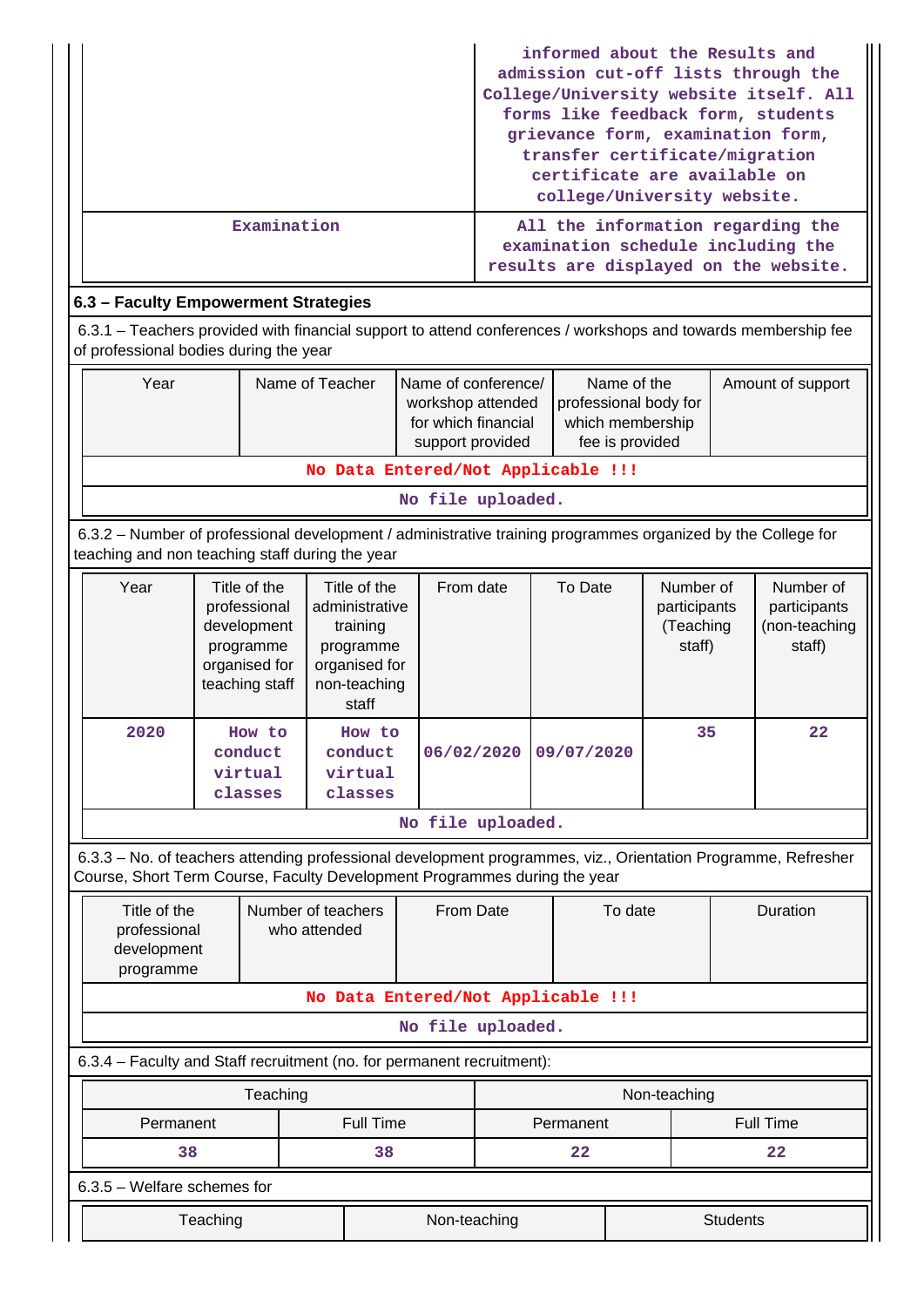| General Provident fund<br>and Group Insurance                                                                                                                                                                                                                                                                                                                                                                                                                                                       |                                        | and Group Insurance           | General Provident fund                  | Poor Boys Fund, Full<br>and half free ship to<br>students, Full Exception<br>of fee to SC, ST, and<br>Girls students |                                                                                |  |  |
|-----------------------------------------------------------------------------------------------------------------------------------------------------------------------------------------------------------------------------------------------------------------------------------------------------------------------------------------------------------------------------------------------------------------------------------------------------------------------------------------------------|----------------------------------------|-------------------------------|-----------------------------------------|----------------------------------------------------------------------------------------------------------------------|--------------------------------------------------------------------------------|--|--|
| 6.4 - Financial Management and Resource Mobilization                                                                                                                                                                                                                                                                                                                                                                                                                                                |                                        |                               |                                         |                                                                                                                      |                                                                                |  |  |
| 6.4.1 – Institution conducts internal and external financial audits regularly (with in 100 words each)                                                                                                                                                                                                                                                                                                                                                                                              |                                        |                               |                                         |                                                                                                                      |                                                                                |  |  |
| Yes, the college makes internal and external financial audits to maintain<br>transparency in its functioning . Both the university and college carry out<br>audits to give peace to the financial management and resource mobilisation<br>system. The college being a government college, gets funds from the university<br>and state government to carry out its financial management smoothly. The<br>college makes its own resource mobilisation to ensure healthy finance<br>management system. |                                        |                               |                                         |                                                                                                                      |                                                                                |  |  |
| 6.4.2 – Funds / Grants received from management, non-government bodies, individuals, philanthropies during the<br>year(not covered in Criterion III)                                                                                                                                                                                                                                                                                                                                                |                                        |                               |                                         |                                                                                                                      |                                                                                |  |  |
| Name of the non government<br>funding agencies /individuals                                                                                                                                                                                                                                                                                                                                                                                                                                         |                                        | Funds/ Grnats received in Rs. |                                         |                                                                                                                      | Purpose                                                                        |  |  |
|                                                                                                                                                                                                                                                                                                                                                                                                                                                                                                     |                                        |                               | No Data Entered/Not Applicable !!!      |                                                                                                                      |                                                                                |  |  |
|                                                                                                                                                                                                                                                                                                                                                                                                                                                                                                     |                                        |                               | No file uploaded.                       |                                                                                                                      |                                                                                |  |  |
| 6.4.3 - Total corpus fund generated                                                                                                                                                                                                                                                                                                                                                                                                                                                                 |                                        |                               |                                         |                                                                                                                      |                                                                                |  |  |
|                                                                                                                                                                                                                                                                                                                                                                                                                                                                                                     |                                        |                               | No Data Entered/Not Applicable !!!      |                                                                                                                      |                                                                                |  |  |
| 6.5 - Internal Quality Assurance System                                                                                                                                                                                                                                                                                                                                                                                                                                                             |                                        |                               |                                         |                                                                                                                      |                                                                                |  |  |
| 6.5.1 – Whether Academic and Administrative Audit (AAA) has been done?                                                                                                                                                                                                                                                                                                                                                                                                                              |                                        |                               |                                         |                                                                                                                      |                                                                                |  |  |
| Audit Type                                                                                                                                                                                                                                                                                                                                                                                                                                                                                          |                                        | External                      |                                         | Internal                                                                                                             |                                                                                |  |  |
|                                                                                                                                                                                                                                                                                                                                                                                                                                                                                                     | Yes/No                                 | Agency                        |                                         | Yes/No                                                                                                               | Authority                                                                      |  |  |
| Academic                                                                                                                                                                                                                                                                                                                                                                                                                                                                                            | <b>No</b>                              |                               | Nill                                    | Yes                                                                                                                  | College<br>Administration                                                      |  |  |
| Administrative                                                                                                                                                                                                                                                                                                                                                                                                                                                                                      | <b>No</b>                              |                               | Nill                                    | Yes                                                                                                                  | College<br>Administration                                                      |  |  |
| 6.5.2 – Activities and support from the Parent – Teacher Association (at least three)                                                                                                                                                                                                                                                                                                                                                                                                               |                                        |                               |                                         |                                                                                                                      |                                                                                |  |  |
|                                                                                                                                                                                                                                                                                                                                                                                                                                                                                                     |                                        |                               | 3. Parent Teachers Association Workshop |                                                                                                                      | 1. Departmental Parent Teachers Meeting 2. Parent Teachers Association meeting |  |  |
| 6.5.3 – Development programmes for support staff (at least three)                                                                                                                                                                                                                                                                                                                                                                                                                                   |                                        |                               |                                         |                                                                                                                      |                                                                                |  |  |
| The college conducts counselling and interactive session with the support staff<br>to make them more particular to their duty and responsibilities assigned to<br>them.                                                                                                                                                                                                                                                                                                                             |                                        |                               |                                         |                                                                                                                      |                                                                                |  |  |
| 6.5.4 - Post Accreditation initiative(s) (mention at least three)                                                                                                                                                                                                                                                                                                                                                                                                                                   |                                        |                               |                                         |                                                                                                                      |                                                                                |  |  |
| Special classes are held for the slow learners and focus is on improving<br>academic activities in each department . Efforts are on to give an impetus to<br>placement to the students. Faculty members are motivated and trained for<br>conducting virtual and hybrid classes.                                                                                                                                                                                                                     |                                        |                               |                                         |                                                                                                                      |                                                                                |  |  |
| 6.5.5 - Internal Quality Assurance System Details                                                                                                                                                                                                                                                                                                                                                                                                                                                   |                                        |                               |                                         |                                                                                                                      |                                                                                |  |  |
|                                                                                                                                                                                                                                                                                                                                                                                                                                                                                                     | a) Submission of Data for AISHE portal |                               |                                         | Yes                                                                                                                  |                                                                                |  |  |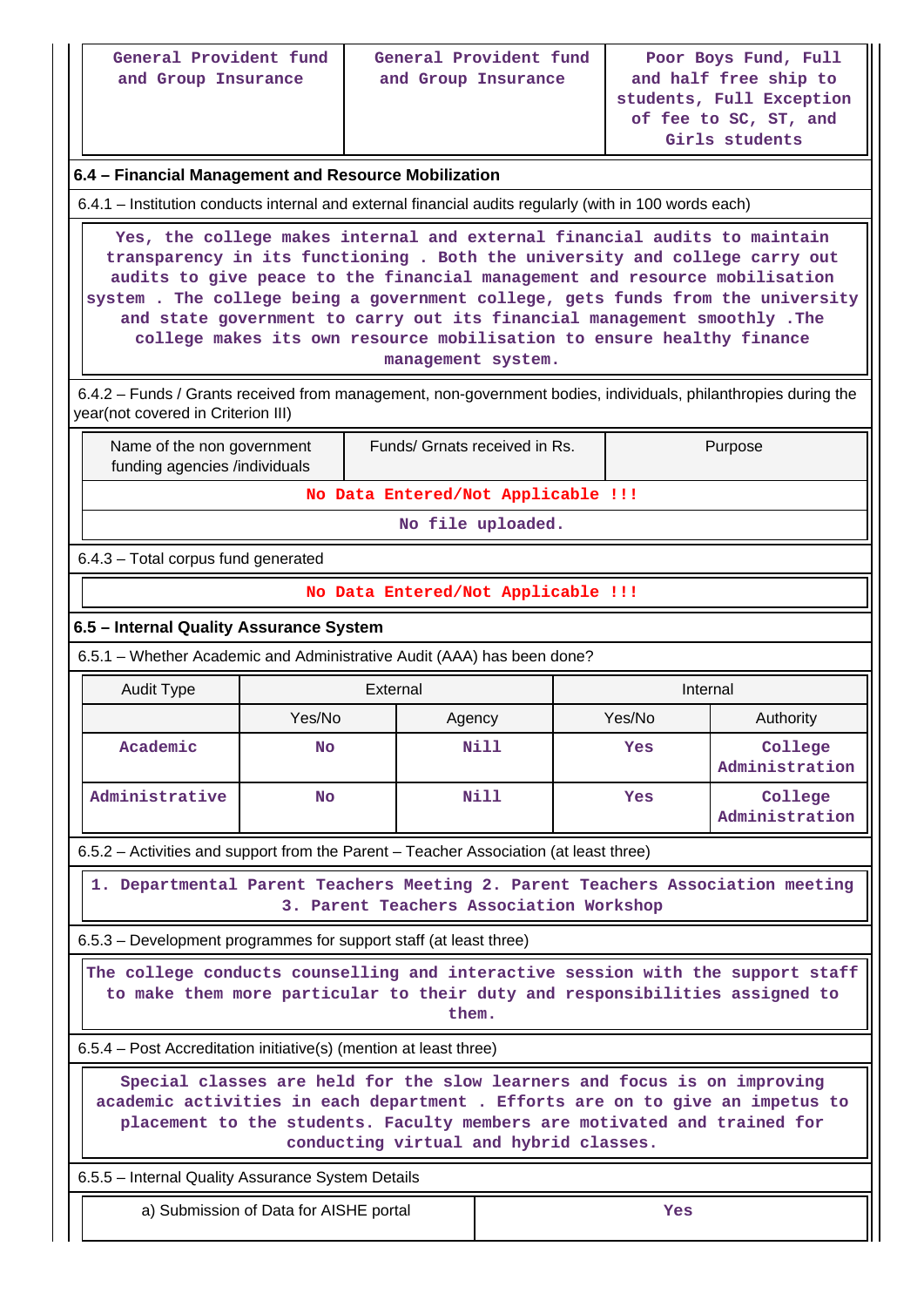|                                                             | b) Participation in NIRF                                                                                                                                                 |                                    | <b>No</b>          |                           |            |                         |  |
|-------------------------------------------------------------|--------------------------------------------------------------------------------------------------------------------------------------------------------------------------|------------------------------------|--------------------|---------------------------|------------|-------------------------|--|
|                                                             | c)ISO certification                                                                                                                                                      |                                    | <b>No</b>          |                           |            |                         |  |
|                                                             | d)NBA or any other quality audit                                                                                                                                         |                                    | <b>No</b>          |                           |            |                         |  |
|                                                             | 6.5.6 - Number of Quality Initiatives undertaken during the year                                                                                                         |                                    |                    |                           |            |                         |  |
| Year                                                        | <b>Duration From</b>                                                                                                                                                     |                                    | <b>Duration To</b> | Number of<br>participants |            |                         |  |
| 2020                                                        | Adopted<br>new normals<br>for dissemin<br>ation of<br>knowledge by<br>organising<br>virtual<br>seminars<br>symposia,<br>talks<br>(Webinars)<br>during<br><b>lockdown</b> | 15/05/2020                         | 15/05/2020         |                           | 08/06/2020 | 3400                    |  |
|                                                             | period                                                                                                                                                                   |                                    |                    |                           |            |                         |  |
|                                                             |                                                                                                                                                                          |                                    | No file uploaded.  |                           |            |                         |  |
|                                                             | <b>CRITERION VII - INSTITUTIONAL VALUES AND BEST PRACTICES</b>                                                                                                           |                                    |                    |                           |            |                         |  |
|                                                             | 7.1 - Institutional Values and Social Responsibilities                                                                                                                   |                                    |                    |                           |            |                         |  |
| year)                                                       | 7.1.1 – Gender Equity (Number of gender equity promotion programmes organized by the institution during the                                                              |                                    |                    |                           |            |                         |  |
| Title of the<br>programme                                   | Period from                                                                                                                                                              | Period To                          |                    | Number of Participants    |            |                         |  |
|                                                             |                                                                                                                                                                          |                                    |                    |                           | Female     | Male                    |  |
| Career of<br>Girls in Armed<br>Forces                       | 15/06/2020                                                                                                                                                               |                                    | 15/06/2020         |                           | 15         | 0                       |  |
| Online COVID<br>Awareness<br>Speech                         | 10/06/2020                                                                                                                                                               |                                    | 10/06/2020         |                           | 25         | $\mathbf 0$             |  |
| Virtual<br>Discussion on<br>Women Safety<br>and Cyber Crime | 11/05/2020                                                                                                                                                               |                                    | 27<br>11/05/2021   |                           |            | $\mathbf 0$             |  |
|                                                             | 7.1.2 - Environmental Consciousness and Sustainability/Alternate Energy initiatives such as:                                                                             |                                    |                    |                           |            |                         |  |
|                                                             | Percentage of power requirement of the University met by the renewable energy sources                                                                                    |                                    |                    |                           |            |                         |  |
|                                                             |                                                                                                                                                                          | No Data Entered/Not Applicable !!! |                    |                           |            |                         |  |
|                                                             | 7.1.3 - Differently abled (Divyangjan) friendliness                                                                                                                      |                                    |                    |                           |            |                         |  |
|                                                             | Item facilities                                                                                                                                                          | Yes/No                             |                    |                           |            | Number of beneficiaries |  |
|                                                             | Ramp/Rails                                                                                                                                                               |                                    | Yes                |                           |            | 5.                      |  |
|                                                             | <b>Rest Rooms</b>                                                                                                                                                        |                                    | Yes                |                           |            | $\overline{2}$          |  |
|                                                             | Scribes for examination                                                                                                                                                  |                                    | Yes                |                           |            | 1                       |  |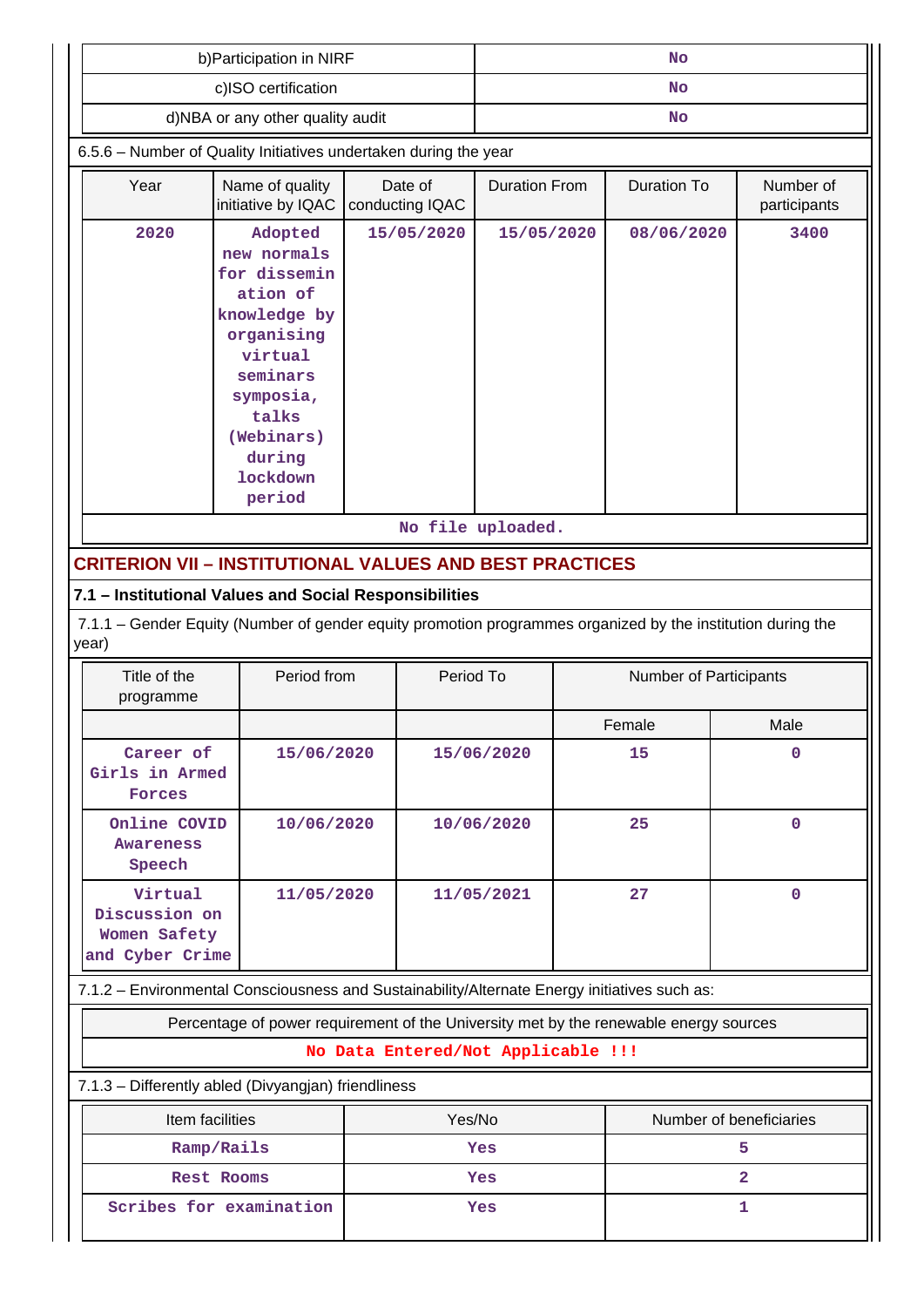|                                                                                                                                                                                                                                                                                                                                                                                                                                                                                                                                                                                                                                                                                                                                               | Provision for lift                                                                                                                                            |                                                                                                   |            | Yes                                                                                             |                   |     | 1                                  |                              |                                                     |  |
|-----------------------------------------------------------------------------------------------------------------------------------------------------------------------------------------------------------------------------------------------------------------------------------------------------------------------------------------------------------------------------------------------------------------------------------------------------------------------------------------------------------------------------------------------------------------------------------------------------------------------------------------------------------------------------------------------------------------------------------------------|---------------------------------------------------------------------------------------------------------------------------------------------------------------|---------------------------------------------------------------------------------------------------|------------|-------------------------------------------------------------------------------------------------|-------------------|-----|------------------------------------|------------------------------|-----------------------------------------------------|--|
|                                                                                                                                                                                                                                                                                                                                                                                                                                                                                                                                                                                                                                                                                                                                               | 7.1.4 – Inclusion and Situatedness                                                                                                                            |                                                                                                   |            |                                                                                                 |                   |     |                                    |                              |                                                     |  |
| Year                                                                                                                                                                                                                                                                                                                                                                                                                                                                                                                                                                                                                                                                                                                                          | Number of<br>initiatives to<br>address<br>locational<br>advantages<br>and disadva<br>ntages                                                                   | Number of<br>initiatives<br>taken to<br>engage with<br>and<br>contribute to<br>local<br>community |            | Date                                                                                            | Duration          |     | Name of<br>initiative              | <b>Issues</b><br>addressed   | Number of<br>participating<br>students<br>and staff |  |
| 2019                                                                                                                                                                                                                                                                                                                                                                                                                                                                                                                                                                                                                                                                                                                                          | 1                                                                                                                                                             | $\mathbf{1}$                                                                                      |            | 24/08/2<br>019                                                                                  | $\overline{2}$    |     | Plantat<br>ion in<br>the<br>Campus | Environ<br>ment              | 155                                                 |  |
| 2019                                                                                                                                                                                                                                                                                                                                                                                                                                                                                                                                                                                                                                                                                                                                          | $\mathbf{1}$                                                                                                                                                  | $\mathbf{1}$                                                                                      |            | 15/10/2<br>019                                                                                  | $\overline{2}$    |     | <b>Blood</b><br>donation<br>camp   | Social<br>responsib<br>ility | 25                                                  |  |
|                                                                                                                                                                                                                                                                                                                                                                                                                                                                                                                                                                                                                                                                                                                                               |                                                                                                                                                               |                                                                                                   |            |                                                                                                 | No file uploaded. |     |                                    |                              |                                                     |  |
|                                                                                                                                                                                                                                                                                                                                                                                                                                                                                                                                                                                                                                                                                                                                               | 7.1.5 - Human Values and Professional Ethics Code of conduct (handbooks) for various stakeholders                                                             |                                                                                                   |            |                                                                                                 |                   |     |                                    |                              |                                                     |  |
|                                                                                                                                                                                                                                                                                                                                                                                                                                                                                                                                                                                                                                                                                                                                               | <b>Title</b>                                                                                                                                                  |                                                                                                   |            | Date of publication                                                                             |                   |     |                                    |                              | Follow up(max 100 words)                            |  |
|                                                                                                                                                                                                                                                                                                                                                                                                                                                                                                                                                                                                                                                                                                                                               |                                                                                                                                                               |                                                                                                   |            | No Data Entered/Not Applicable !!!                                                              |                   |     |                                    |                              |                                                     |  |
|                                                                                                                                                                                                                                                                                                                                                                                                                                                                                                                                                                                                                                                                                                                                               | Activity                                                                                                                                                      |                                                                                                   |            | 7.1.6 - Activities conducted for promotion of universal Values and Ethics<br><b>Duration To</b> |                   |     | Number of participants             |                              |                                                     |  |
|                                                                                                                                                                                                                                                                                                                                                                                                                                                                                                                                                                                                                                                                                                                                               | International                                                                                                                                                 | <b>Duration From</b><br>10/12/2019                                                                |            | 10/12/2019                                                                                      |                   | 150 |                                    |                              |                                                     |  |
|                                                                                                                                                                                                                                                                                                                                                                                                                                                                                                                                                                                                                                                                                                                                               | Human Right Day                                                                                                                                               |                                                                                                   |            |                                                                                                 |                   |     |                                    |                              |                                                     |  |
|                                                                                                                                                                                                                                                                                                                                                                                                                                                                                                                                                                                                                                                                                                                                               | Workshop on<br><b>General Awareness</b><br>on Indian<br>Constitution<br>Fundamental Duties.                                                                   |                                                                                                   | 26/11/2019 |                                                                                                 | 26/11/2019        |     | 120                                |                              |                                                     |  |
|                                                                                                                                                                                                                                                                                                                                                                                                                                                                                                                                                                                                                                                                                                                                               | International<br>womens Day                                                                                                                                   |                                                                                                   |            | 08/03/2020<br>08/03/2020                                                                        |                   |     |                                    | 151                          |                                                     |  |
|                                                                                                                                                                                                                                                                                                                                                                                                                                                                                                                                                                                                                                                                                                                                               |                                                                                                                                                               |                                                                                                   |            |                                                                                                 | No file uploaded. |     |                                    |                              |                                                     |  |
|                                                                                                                                                                                                                                                                                                                                                                                                                                                                                                                                                                                                                                                                                                                                               | 7.1.7 – Initiatives taken by the institution to make the campus eco-friendly (at least five)                                                                  |                                                                                                   |            |                                                                                                 |                   |     |                                    |                              |                                                     |  |
| The institution has taken several measures to make campus eco-friendly. Major<br>portion Of the total area of college is covered with tress and lawns. Some<br>initiatives taken by college are: 1. Tree plantation in the campus is a regular<br>activity of the NSS. Herbal garden with botanical name of plants is maintained<br>in the college. Members of college are acquainted with various environmental<br>issues through seminars and talks. 2. Bird nests have been fixed on the tree<br>tops in the college. 3. LED bulbs are installed across campus. 4. Steps are<br>taken to make plastic free campus. Awareness programs are conducted like<br>Tobacco free campus, polyethene free campus, plantation, sanitation drive etc. |                                                                                                                                                               |                                                                                                   |            |                                                                                                 |                   |     |                                    |                              |                                                     |  |
| 7.2 - Best Practices                                                                                                                                                                                                                                                                                                                                                                                                                                                                                                                                                                                                                                                                                                                          |                                                                                                                                                               |                                                                                                   |            |                                                                                                 |                   |     |                                    |                              |                                                     |  |
|                                                                                                                                                                                                                                                                                                                                                                                                                                                                                                                                                                                                                                                                                                                                               | 7.2.1 – Describe at least two institutional best practices                                                                                                    |                                                                                                   |            |                                                                                                 |                   |     |                                    |                              |                                                     |  |
|                                                                                                                                                                                                                                                                                                                                                                                                                                                                                                                                                                                                                                                                                                                                               | 1. Title: Inclusive Education for the Differently abled Socio- economically<br>Disadvantaged. (a) Goal: • It aims at creating an environment of belongingness |                                                                                                   |            |                                                                                                 |                   |     |                                    |                              |                                                     |  |

**and mutual respect and help for each human being on campus. • It endeavours to**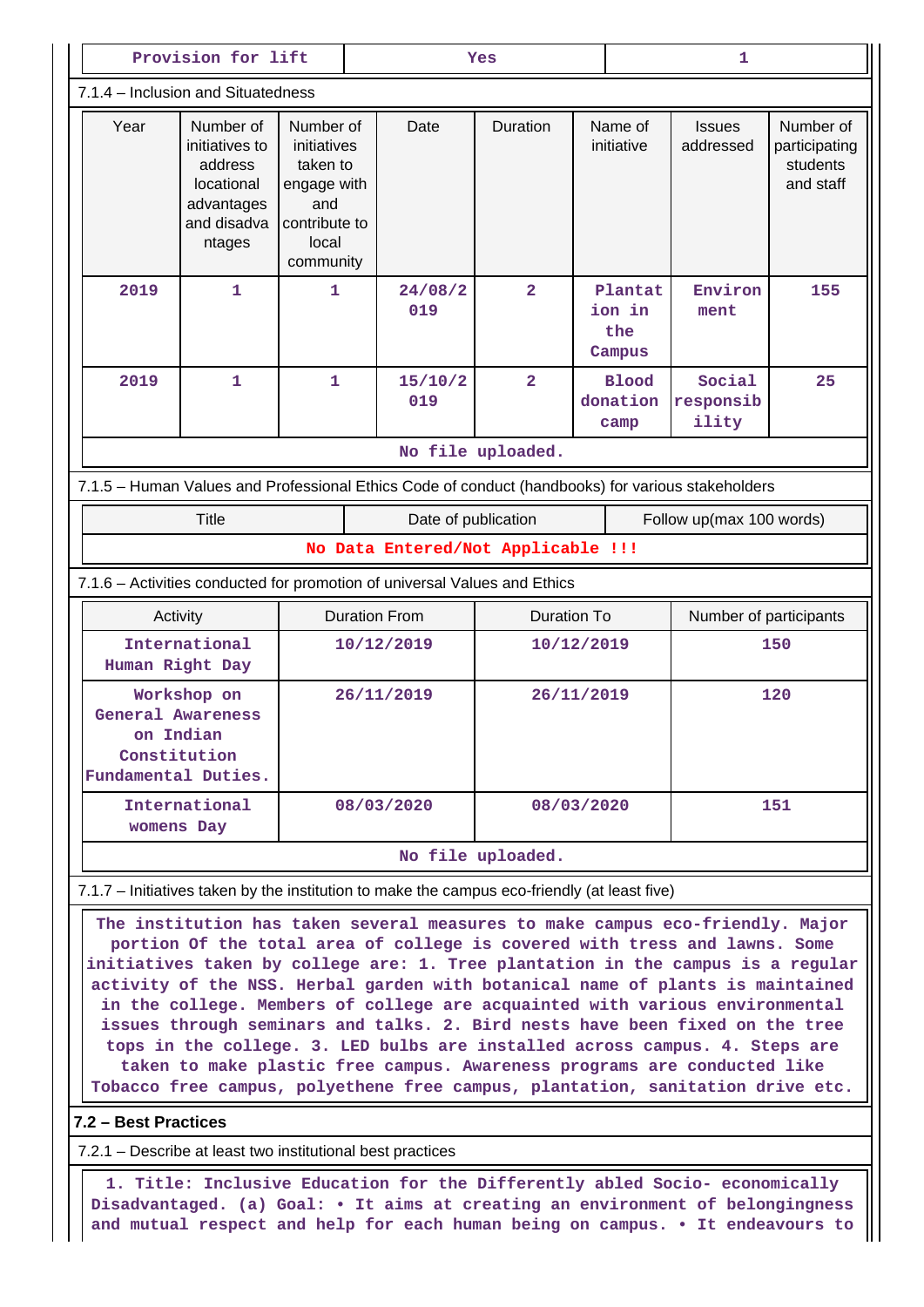**promote an atmosphere of socio-economic justice on campus. • There is an attempt to meet the global requirement of human rights obligations committed by our welfare state and the nation. • Having set up these goals and tried to achieve them optimally, the college aspires to be one of the most positive looking educational institutions of the state and the country. (b) Context: IQAC members of the college feel deeply concerned about the census result in 2011 that 2.1 percent people in India are differently abled and out of which 1.9 million are only in Bihar. It is one of the highest percentages of the total differently abled persons. It has been found that in Patna they are not only differently abled but most of them hail from socio-economically disadvantaged groups. Hence, they are often faced with awesome disadvantageous position in comparison with the general students. Sometimes, they are exposed to isolation and humiliation. This they feel much when they come having received their schooling from special schools made for them. They find that general colleges are not very much friendly to them. Having been faced with such challenging issues, we have decided to take up the cause of inclusive education policies and programme to lessen the difficulties of such students and to instill in them a sense of dignity, self-respect and socio-economic security. (c) Practice: With a view to helping the socio-economically disadvantaged group of students, the college has adopted the practice of generously granting all the financial facilities provided by the state and central governments like full-free studentship, half-free studentship, poor boys' fund scheme, hostel accommodation on college campus, remedial coaching, competitive examination coaching, English-enhancing classes through language labs, opening up of Community College with courses like Automobile Engineering and Financial Management, Human Rights certificate course, by organizing awareness programmes of promoting socio economic justice, such as debates, seminars, others activities. In all these, the NSS and NCC units of the college play very vital roles. In these activities, we are not confined simply to our campus, but we venture to take up such activities even beyond the campus, such as the slum areas and socio-economically depressed areas of habitations. (d) Evidence of Success: Our esteemed teacher Dr. Snigdha Prosad has been generously helping such students in her own capacity on campus and outside campus. With the establishment of LSC-SIGHT, we are trying to provide basic facilities to the visually handicapped and the low-vision students. • As far as other facilities provided to them, we have the evidences of making the college campus wheel-chair friendly. • We have a good number of students enrolled in various disciplines who are socioeconomically disadvantaged, such as: (e) Problems encountered and Resources required: We are faced with unawareness of policies and programmes regarding differently abled persons, though the constitution of India has signed and ratified the United Nations Convention on the Rights of Persons with Disabilities (UNCRPD) as early as in 2008. Another problem encountered is lack of adequate financial support and paucity of committed resource persons. Still, we hope to overcome them with our strong will and dedication to the cause and would keep up the reputation of the college. 2. Planning of IQAC through democratic methods To develop an action plan for the academic year To interact with colleges / students / Management / Society to assess and elicit suggestions / recommendations in important areas like introducing need based new academic programmes, improving infrastructural facilities etc., and to share best practices with the others to achieve the objectives of IQAC. At the institutional level, it is necessary to create a positive attitude and approach, motivating and providing support to the colleges / Departments for organizing co-curricular or extra curricular activities, promoting research culture, encouraging teachers to organize seminars, workshops etc. motivating students to learn beyond the curricular**

**aspects and providing training in computer operation to the non-teaching staff are some of the tasks performed by IQAC members. The whole exercise is a participatory approach and also achieved through a democratic way. IQAC members**